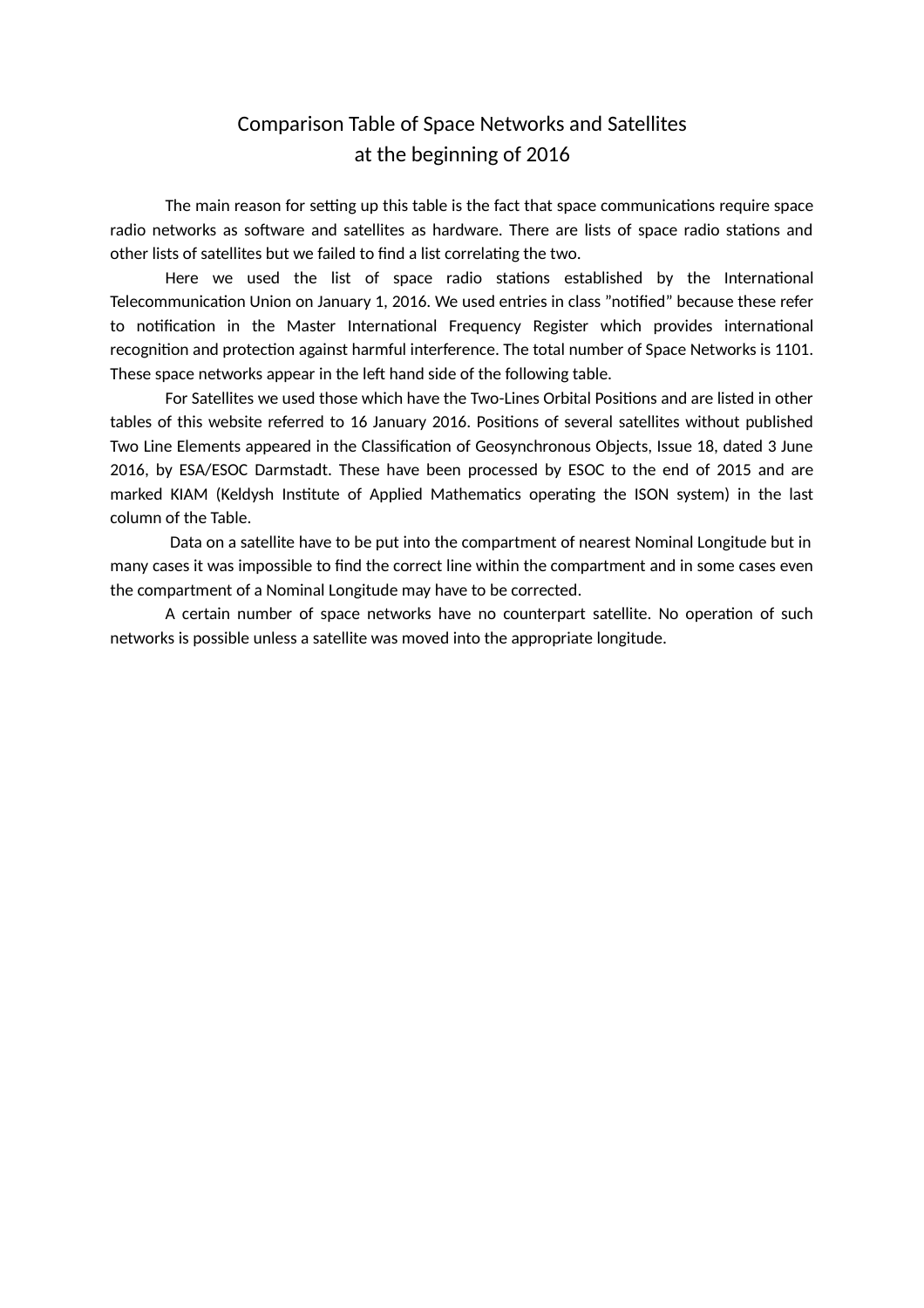## **Comparison Table of Space Networks and Satellites**

Version of 20 Jun 2016

|                    |            | <b>SPACE NETWORKS - NOTIFIED</b>    |             | SATELLITES IN THE GEOSTATIONARY ORBIT |                |                                |
|--------------------|------------|-------------------------------------|-------------|---------------------------------------|----------------|--------------------------------|
| Nom.<br>Long.      | Adm        | <b>Space Network Name</b><br>Org    | Designation | <b>COSPAR Int. Satellite Name</b>     | Longitude      | <b>Source KIAM</b><br>(no TLE) |
| 0.00 E             | F/ESA      | <b>MSG</b>                          | 2012-035B   | MSG 3 (Meteosat 10)                   | 0.2 W          |                                |
|                    | USA        | USCID-A1                            |             |                                       |                |                                |
| <b>1.00 E</b> RUS  |            | VOLNA-21                            |             |                                       |                |                                |
|                    | <b>RUS</b> | GALS-15                             |             |                                       |                |                                |
|                    | <b>RUS</b> | <b>TOR-15M</b>                      |             |                                       |                |                                |
|                    | <b>RUS</b> | STATSIONAR-22                       |             |                                       |                |                                |
| 2.00 E<br>3.00 E   | HOL<br>F   | NSS-20, suspended                   | 2010-037B   | Rascom-QAF 1R                         |                |                                |
|                    | F          | TELECOM-2C<br>TELECOM 3C            | 2014-030A   | Eutelsat 3B                           | 3.0 E<br>3.0 E |                                |
|                    | F          | VIDEOSAT-8-KU-C                     |             |                                       |                |                                |
|                    | F          | TELECOM-4C                          |             |                                       |                |                                |
|                    | F          | GEOSAT-3E                           |             |                                       |                |                                |
| 4.00 E             | F/EUT      | EUTELSAT 2-4E, suspended 2002-040B  |             | MSG 1, (Meteosat-8), i=3.2            | 3.6 E          |                                |
|                    | USA        | MILSTAR 13                          | 2002-001A   | Milstar-2 F3, i=7.0                   | 4.1 E          | <b>KIAM</b>                    |
|                    | <b>USA</b> | USGAE-2                             |             |                                       |                |                                |
|                    | F/EUT      | EUTELSAT 3-4E, susp.                |             |                                       |                |                                |
|                    | F          | F-SAT-KU2-E-4E, susp.               |             |                                       |                |                                |
| 4.80 E             | S          | SIRIUS-2                            | 2007-057A   | Sirius 4, Astra 4A                    | 4.8 E          |                                |
| <b>5.00 E</b> USA  |            | USMB-5                              | 2012-036A   | SES-5                                 | 5.0 E          |                                |
|                    | S          | SIRIUS-3B,                          |             |                                       |                |                                |
|                    | S          | SIRIUS-P, .suspended                |             |                                       |                |                                |
|                    | S/NOT      | TELE-X                              |             |                                       |                |                                |
|                    | S          | SIRIUS-5E, suspended                |             |                                       |                |                                |
|                    | S          | SIRIUS-5E-2, .suspended             |             |                                       |                |                                |
| 5.50 E             | <b>LUX</b> | <b>LUX-G3-2</b><br>CTI/RAS RASCOM-C |             |                                       |                |                                |
| 6.00 E G           |            | SKYNET-4B                           | 1999-009B   | Skynet 4 E                            | 5.9 E          |                                |
|                    | G          | SKYNET-4K                           |             |                                       |                |                                |
|                    | G          | SKYNET-5C                           | 2007-007B   | Skynet 5A                             | 5.9 E          |                                |
| 7.00 E F/EUT       |            | EUTELSAT 2-7E                       |             |                                       |                |                                |
|                    | USA        | USMB-6                              |             |                                       |                |                                |
|                    | F/EUT      | EUTELSAT 3-7E                       | 2004-008A   | Eutelsat W3A. 7A                      | 6.9 E          |                                |
|                    | F/EUT      | EUTELSAT-KA-7E                      | 2013-022A   | Eutelsat 7B                           | 7.0 E          |                                |
|                    | F/EUT      | EUTELSAT-B1-7E                      |             |                                       |                |                                |
|                    | F.         | F-SAT-KU2-E-7E                      |             |                                       |                |                                |
|                    | F/EUT      | EUTELSAT 1-3                        |             |                                       |                |                                |
|                    | F          | F-SAT-KA-E-7E                       |             |                                       |                |                                |
| 8.00 E             | <b>RUS</b> | VOLNA-15                            | 1997-008A   | USA 139 (DSP-f18), i=12.3             | 8.1 E          | <b>KIAM</b>                    |
|                    | <b>RUS</b> | STATSIONAR-18                       |             |                                       |                |                                |
|                    | <b>RUS</b> | GALS-7                              |             |                                       |                |                                |
|                    | <b>RUS</b> | TOR-8M                              |             |                                       |                |                                |
| 8.50 E USA         |            | USGON-2                             |             |                                       |                |                                |
| 9.00 E F           |            | F-SAT-KA-E-9E                       | 2006-007B   | Hot Bird 7A, Eutelsat 9A              | 9.0 E          |                                |
|                    | F.         | EDRS-1                              | 2010-069A   | KA SAT. Eutelsat                      | 8.9 E          |                                |
| 9.50 E D/EUM       |            | MTG-D1 9.5E                         |             |                                       |                |                                |
| 10.00 E F/EUT      | F/EUT      | EUTELSAT 2-10E<br>EUTELSAT 3-10E    | 2009-016A   | Eutelsat W2A, 10A                     | 9.9 E          |                                |
|                    | F/ESA      | MSG-S1                              | 2005-049B   | MSG 2, (Meteosat 9),                  | 9.6 E          |                                |
|                    | <b>BEL</b> | SATCOM-4/10E                        |             |                                       |                |                                |
|                    | F          | 3GSAT-G17R                          |             |                                       |                |                                |
|                    | F          | F-SAT-C-E-10E                       |             |                                       |                |                                |
|                    | F          | F-SAT-KU2-E-10E                     |             |                                       |                |                                |
|                    | F          | F-SAT-S-E-10E                       |             |                                       |                |                                |
| 11.50 E G          |            | INTELSATN KA 11.5E, .susp.          |             |                                       |                |                                |
| 11.80 E I          |            | SICRAL-3H                           | 2009-020A   | Sicral 1B                             | 11.6 E         | <b>KIAM</b>                    |
| <b>12.00 E RUS</b> |            | PROGNOZ-2                           |             |                                       |                |                                |
|                    | <b>RUS</b> | <b>TOR-18M</b>                      |             |                                       |                |                                |
|                    | <b>RUS</b> | GALS-17                             |             |                                       |                |                                |
|                    | <b>RUS</b> | STATSIONAR-27                       |             |                                       |                |                                |
|                    | <b>RUS</b> | VOLNA-27                            |             |                                       |                |                                |
|                    |            |                                     |             |                                       |                |                                |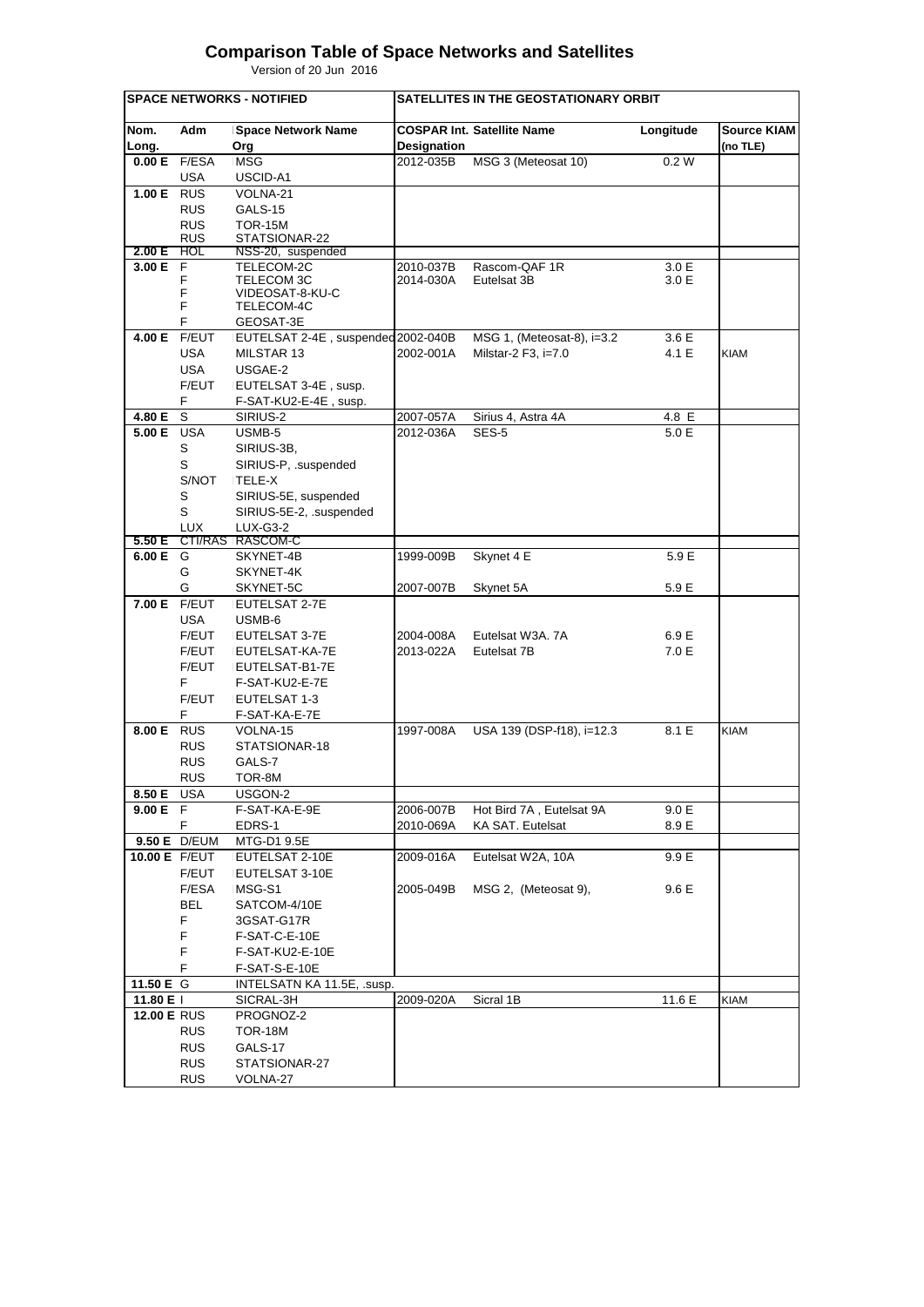|                    | 13.00 E F/EUT         | EUTELSAT 2-13E                            | 2008-065A | Hot Bird 9, (Eutelsat 13C)      | 13.0 E |             |
|--------------------|-----------------------|-------------------------------------------|-----------|---------------------------------|--------|-------------|
|                    | F/EUT                 | EUTELSAT 3-13E                            | 2006-032A | Hot Bird 8, )Eutelsat 13B)      | 12.9 E |             |
|                    | F/EUT                 | EUTELSAT-B1-13E                           |           |                                 |        |             |
|                    | F                     | EUTELSAT-KA-13E, susp.                    | 2010-021B | COMSATBw-2                      | 13.1 E |             |
|                    | F/EUT                 | F-SAT-KA-E-13E, suspended 2009-008B       |           | Eutelsat Hot Bird 13D           | 12.9 E |             |
|                    | D                     | GENESIS-8                                 |           |                                 |        |             |
|                    | D                     | GENESIS-11                                |           |                                 |        |             |
|                    | <b>RUS</b>            | ENSAT-13E                                 |           |                                 |        |             |
|                    | F                     | F-SAT-KU2-E-13E                           |           |                                 |        |             |
| <b>14.00 E RUS</b> |                       | TOR-12M                                   | 2000-019A | Eutelsat Hot Bird 16C, Sesat, 2 | 14.4E  |             |
| 15.00 E RUS        |                       | GALS-12                                   |           |                                 |        |             |
|                    | <b>RUS</b>            | VOLNA-23                                  |           |                                 |        |             |
|                    | <b>RUS</b>            | STATSIONAR-23                             |           |                                 |        |             |
| 16.00 E F/EUT      |                       | EUTELSAT 2-16E                            | 2011-057A | Eutelsat W3C, 16A               | 16.0 E |             |
|                    | F/EUT                 | EUTELSAT 3-16E                            |           |                                 |        |             |
|                    | F                     | F-SAT-KU2-E-16E                           |           |                                 |        |             |
|                    | F/EUT                 | EUTELSAT-KA-16E                           |           |                                 |        |             |
| 16.20 E T          | F/EUT                 | EUTELSAT-B1-16E<br>SICRAL-2A., susdpended | 2002-029A | Express-A4                      | 16.3 E |             |
|                    | $\mathsf{I}$          | SICRAL-3A                                 | 2001-005A | Sicral, i=6.5                   | 16.2 E | <b>KIAM</b> |
| 16.80 E CHN        |                       | CTDRS-2-16.8E                             |           |                                 |        |             |
|                    | <b>17.00 E RUS/IK</b> | INTERSPUTNIK-17E                          | 2012-040A | Tian Lian 1-03                  | 17.1 E |             |
|                    | RUS/IK                | INTERSPUTNIK-17E-CK                       | 2011-074A | Amos -5                         | 17.0 E |             |
| 19.00 E LUX        |                       | LUX-KA-19E                                | 2012-019A | USA 235 (AEHF 2), i=2.2         | 19.0 E | <b>KIAM</b> |
| <b>19.20 E LUX</b> |                       | GDL-7                                     | 2008-057A | Astra 1M                        | 19.2 E |             |
|                    | LUX.                  | GDL-6                                     | 2006-012A | Astra 1KR                       | 19.2 E |             |
|                    | <b>LUX</b>            | LUX-G3-19.2E                              | 2011-041A | Astra 1N                        | 19.2 E |             |
|                    | <b>LUX</b>            | LUX-G6-5                                  | 2007-016A | Astra 1L                        | 19.0 E |             |
|                    |                       | 20.00 E ARS/ARE ARABSAT 2-C               |           |                                 |        |             |
|                    |                       | ARS/ARE ARABSAT 5C-20E                    | 2011-049B | Arabsat-5C                      | 19.9 E |             |
| 21.00 E            |                       |                                           | 2013-011A | USA 241 (SBIRS GEO 2), i=4.3    | 20.6 E | <b>KIAM</b> |
|                    | USA                   | <b>AFRIBSS</b>                            | 1998-063A | Afristar 1                      | 21.0 E |             |
| 21.50 E G          |                       | ARTEMIS-21.5E-DR                          | 2001-029A | Artemis, i=11.6                 | 21.3 E |             |
|                    | F/EUT                 | EUTELSAT 2-21.5E                          | 2012-062B | Eutelsat 21B                    | 21.6 E |             |
|                    | G                     | ARTEMIS-21.5E-LM                          |           |                                 |        |             |
|                    | F/EUT                 | EUTELSAT 3-21.5E                          |           |                                 |        |             |
|                    | G<br>F/EUT            | ARTEMIS-21.5-NAV                          |           |                                 |        |             |
| 23.00 E RUS        |                       | EUTELSAT 1-5<br>VOLNA-17                  |           |                                 |        |             |
|                    | <b>RUS</b>            | GALS-8                                    |           |                                 |        |             |
|                    |                       |                                           |           |                                 |        |             |
|                    |                       |                                           |           |                                 |        |             |
|                    | <b>RUS</b>            | STATSIONAR-19,                            |           |                                 |        |             |
| 23.50 E D          | D                     | <b>DFS II-1</b><br>DFS-1                  |           |                                 |        |             |
|                    | <b>LUX</b>            | LUX-G3-24.2E, suspended                   | 2010-021A | Astra 3B                        | 23.5 E |             |
| 24.00 E RUS        |                       | TOR-7M                                    |           |                                 |        |             |
| 24.20 E LUX        |                       | LUX-24.2E                                 |           |                                 |        |             |
| 25.00 E G          |                       | INMARSAT-3 IOR WEST                       | 2007-056B | Skynet 5B,                      | 25.1 E |             |
|                    | G                     | INMARSAT-4 25E                            |           |                                 |        |             |
|                    | G                     | INMARSAT-4A 25E                           |           |                                 |        |             |
|                    | G                     | ESAT-1, suspended                         | 2013-038A | Alphasat, i=0.6                 | 24.8 E |             |
|                    | G                     | INMARSAT-XL1                              |           |                                 |        |             |
| 25.50 E F/EUT      |                       | EUTELSAT 1-8                              |           |                                 |        |             |
|                    | F/EUT                 | EUTELSAT 3-25.5E                          | 2013-044A | Eutelsat 25B                    | 25.5 E |             |
|                    | F                     | F-SAT-KU3-E-25.5E                         |           |                                 |        |             |
| 26.00 E IRN        |                       | ZOHREH-2                                  |           |                                 |        |             |
|                    |                       | ARS/ARE ARABSAT 2-B                       | 2010-025A | Badr $5 =$ Arabsat $5B$         | 26.0 E |             |
|                    |                       | ARS/ARE ARABSAT-1B                        | 2006-051A | Badr $4$ = Arabsat 4B           | 26.0 E |             |
|                    |                       | ARS/ARE ARABSAT-EXT-C2                    | 2008-034B | Badr $6 =$ Arabsat 3C           | 25.9 E |             |
|                    |                       | ARS/ARE ARABSAT-KA-26E                    | 2015-065B | Badr 7                          | 26.0 E |             |
|                    |                       | ARS/ARE ARABSAT 5B-26E                    |           |                                 |        |             |
|                    |                       | ARS/ARE ARABSAT-KU-26E                    |           |                                 |        |             |
| <b>28.20 E LUX</b> |                       | LUX-28.2E                                 | 1998-050A | Astra 2A                        | 28.0 E |             |
|                    | LUX.                  | LUX-G3-28.2E                              | 2015-065A | Astra 2G                        | 28.2 E |             |
|                    |                       |                                           | 2012-051A | Astra 2F                        | 28.2 E |             |
|                    |                       |                                           | 2013-056A | Astra 2E                        | 28.5 E |             |
| 28.5 E             | D<br>D                | DFS II-2<br>DFS-2                         |           |                                 |        |             |
| 29.00 E USA        |                       | FLTSATCOM-C INDOC-1                       | 2008-011A | AMC-14, i=17.4                  | 29.4 E |             |
|                    | E                     | SECOMSAT B29E                             | 2005-005A | XTAR-EUR                        | 29.0 E |             |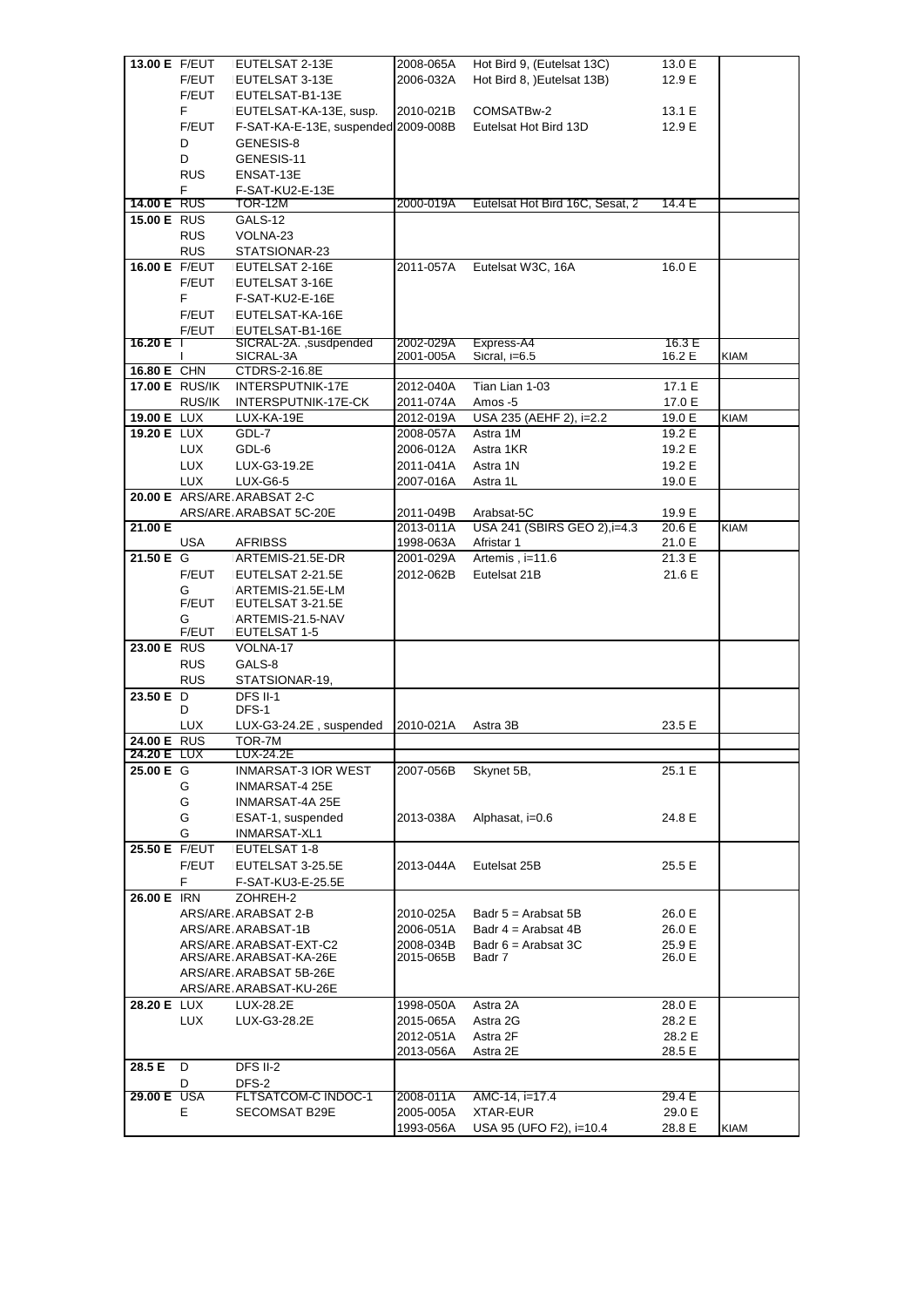|             | 30.00 E USA | USGAE-16R                          |                        |                                 |                  |             |
|-------------|-------------|------------------------------------|------------------------|---------------------------------|------------------|-------------|
|             |             | <b>30.50 E</b> ARS/ARE ARABSAT 2-A | 2010-032B              | Arabsat 5A = Badr 5A            | 30.5 E           |             |
|             |             | ARS/ARE ARABSAT 5A-30.5E           |                        |                                 |                  |             |
|             |             | ARS/ARE ARABSAT KA-30.5E           |                        |                                 |                  |             |
| 31.00 E TUR |             | TURKSAT-31E-A                      | 2003-043A              | Eurobird 3, Eutelsat 33A, i=0.6 | 30.9 E           |             |
|             | TUR         | TURKSAT-31E-B                      |                        |                                 |                  |             |
|             | <b>LUX</b>  | LUX-G3-4                           |                        |                                 |                  |             |
|             | TUR         | TURKSAT-1B                         |                        |                                 |                  |             |
|             | TUR         | TURKSAT-K1.                        | 2012-043B              | Hylas 2                         | 31.1 E           |             |
|             | <b>TUR</b>  | TURKSAT-2B,                        |                        |                                 |                  |             |
|             |             |                                    |                        |                                 |                  |             |
|             | G           | UKMMSAT-B1-TTC-C                   | 2014-011 B             | Astra 5B                        | 31.5 E           |             |
|             | G           | UKJKSAT-1                          |                        |                                 |                  |             |
| 31.50 E LUX |             | LUX-G6-9                           | 2000-054A              | Astra 2B, i=0.4                 | 31.4 E           |             |
| 33.00 E USA |             | USASAT-55I                         |                        |                                 |                  |             |
|             | USA         | USASAT-60N                         | 1993-076A              | NATO IV B, USA98, i=11.4        | 33.6 E           |             |
|             | F/EUT       | EUTELSAT 2-33E                     | 2002-038A              | Eutelsat 33D                    | 33.1 E           |             |
|             | F/EUT       | EUTELSAT 3-33E                     |                        |                                 |                  |             |
|             | F/EUT       | EUTELSAT-KA-33E                    | 2001-011A              | Eutelsat 33G                    | 33.1 E           |             |
|             | F           | F-SAT-KU3-E-33E                    |                        |                                 |                  |             |
|             | USA         | USMB-7                             |                        |                                 |                  |             |
|             | USA         | <b>INTELSAT5 33E</b>               |                        |                                 |                  |             |
|             | USA         | INTELSAT7 33E                      | 1994-034A              | Intelsat $702$ , i= $2.8$       | 32.9 E           |             |
|             | USA         | <b>INTELSAT8 33E</b>               |                        |                                 |                  |             |
|             | <b>USA</b>  | INTELSAT933E                       | 2011-016A              | Intelsat New Dawn               | 32.8 L           |             |
|             |             | 34.50 E ARS/ARE ARABSAT 6E-34.5E   |                        |                                 |                  |             |
| 35.00 E RUS |             | PROGNOZ-3                          |                        |                                 |                  |             |
|             | <b>RUS</b>  | STATSIONAR-D3                      |                        |                                 |                  |             |
|             | <b>RUS</b>  | TOR-2M                             |                        |                                 |                  |             |
|             | <b>RUS</b>  | STATSIONAR-2                       |                        |                                 |                  |             |
|             | <b>RUS</b>  | GALS-6                             |                        |                                 |                  |             |
|             | <b>RUS</b>  | VOLNA-11                           |                        |                                 |                  |             |
| 36.00 E RUS |             | RST-1                              |                        |                                 |                  |             |
|             | F/EUT       | EUTELSAT 2-36E                     | 2009-065A              | Eutelsat W7, 36B                | 36.0 E           |             |
|             | F/EUT       |                                    |                        |                                 |                  |             |
|             |             |                                    |                        |                                 |                  |             |
|             |             | EUTELSAT 3-36E                     | 2000-028A              | Eutelsat W4(36A)                | 36.1 E           |             |
|             | F.          | F-SAT-KU3-E-36E                    |                        |                                 |                  |             |
|             | F/EUT       | EUTELSAT-KA-36E                    |                        |                                 |                  |             |
| 37.00 E     |             | SICRAL-4-37E, suspended            | 2015-022B              | Sicral 2                        | 37.0 E           | <b>KIAM</b> |
| 38.00 E PAK |             | PAKSAT-1                           | 2014-006B              | Athena-Fidus                    | 38.0 E           |             |
|             | <b>PAK</b>  | PAKSAT-1R1                         |                        |                                 |                  |             |
|             | <b>PAK</b>  | PAKSAT-1R                          | 2011-042A              | PakSat-1R                       | 37.9 E           |             |
|             | F.          | ATHENA-FIDUS-38E                   |                        |                                 |                  |             |
| 39.00 E GRC |             | HELLAS-SAT                         | 2003-020A              | Hellas Sat 2                    | 39.0 E           |             |
|             | GRC         | HELLASAT 2G, suspended             |                        |                                 |                  |             |
|             | <b>CYP</b>  | KYPROS-SAT-C                       |                        |                                 |                  |             |
|             | CYP.        | KYPROS-SAT-L4                      |                        |                                 |                  |             |
| 39.50 E     | G           | DJCF-1A                            |                        |                                 |                  |             |
| 40.00 E RUS |             | LOUTCH-7,                          |                        |                                 |                  |             |
|             | <b>RUS</b>  | EXPRESS-4,                         | 2015-012A              | Express-AM7                     | 40.0 E           |             |
|             | <b>RUS</b>  | EXPRESS-4B,                        |                        |                                 |                  |             |
|             | <b>RUS</b>  | VOLNA 4R,                          |                        |                                 |                  |             |
| 42.00 E TUR |             | TURKSAT 1D                         | 2008-030B              | Turksat 3A                      | 42.0 E           |             |
|             | TUR         | TURKSAT-K2                         | 2001-002A              | Turksat 2A (Eurasiasat 1)       | 42.0 E           |             |
|             | <b>TUR</b>  | TURKSAT-KX                         | 2011-077A              | NigComSat-1R                    | 42.5 E           |             |
|             | <b>TUR</b>  | TURKSAT-1A                         | 2014-007A              | Turksat 4A                      | 42.0 E           |             |
|             | TUR         | TURKSAT-42E-A                      |                        |                                 |                  |             |
|             | TUR         | TURKSAT-42E-B                      |                        |                                 |                  |             |
| 44.00 E USA |             | USGGR-4                            | 2009-001A              | USA 202 (NROL-26), i=4.4        | 44.1 E           | <b>KIAM</b> |
|             | USA         | USCSID-A2                          |                        |                                 |                  |             |
|             |             |                                    |                        |                                 |                  |             |
|             | UAE         | EMARSAT-1E                         | 2003-026A              | Thuraya 2, i=4.1                | 44.0 E           |             |
|             | UAE         | EMARSAT-4F                         |                        |                                 |                  |             |
|             | <b>UAE</b>  | EMARSAT-1F/M                       |                        |                                 |                  |             |
|             |             | 44.50 E ARS/ARB ARABSAT 7F-44.5E,  | 2001-062A<br>1996-021A | Nimig 2<br>Astra 1F             | 44.5 E<br>44.3 E |             |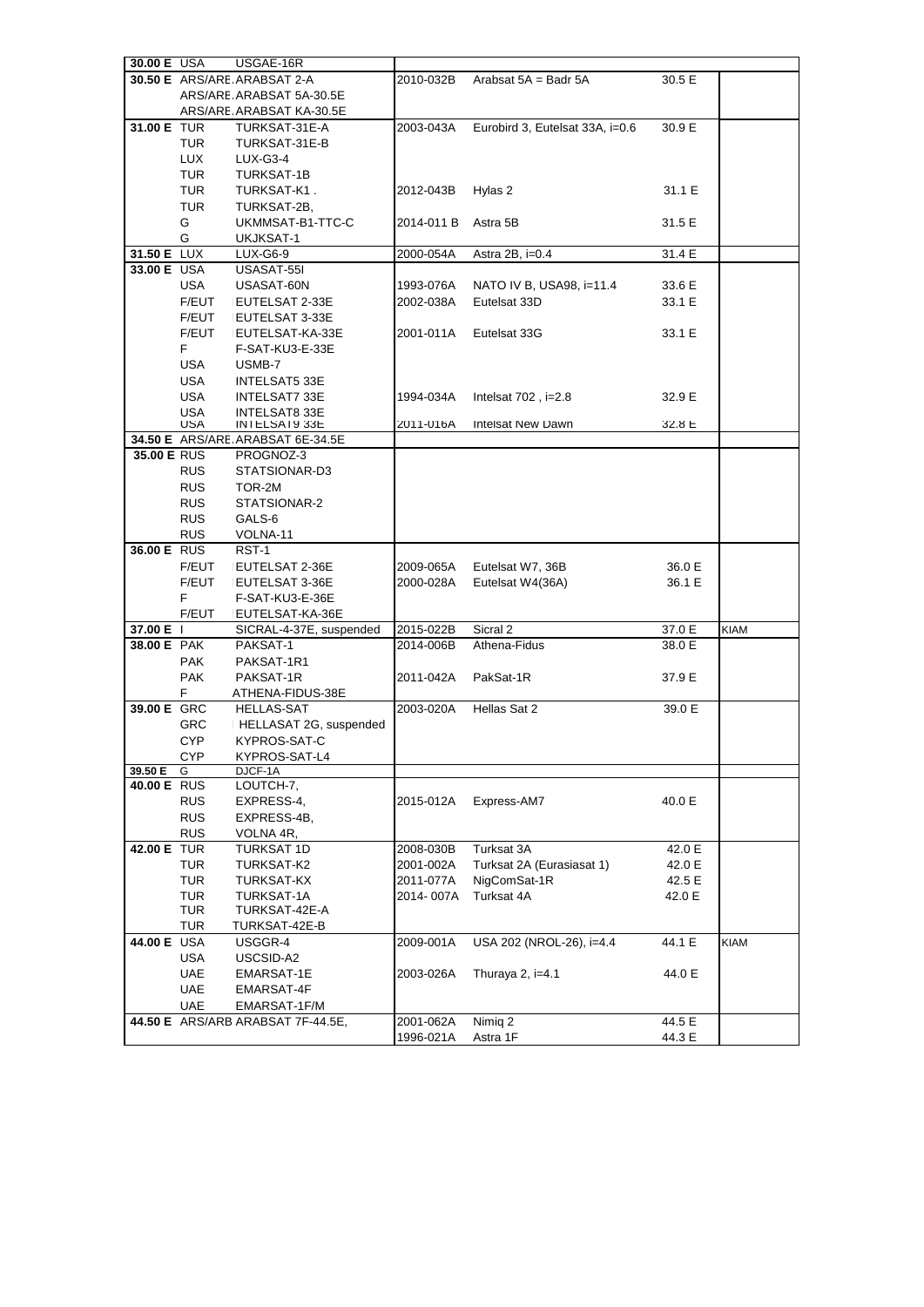| 45.00 E RUS | <b>RUS</b>               | STATSIONAR-D4<br>VOLNA-3                             |                        |                                                    |                  |             |
|-------------|--------------------------|------------------------------------------------------|------------------------|----------------------------------------------------|------------------|-------------|
|             |                          |                                                      |                        |                                                    |                  |             |
|             | D<br>D                   | EUROPE*STAR-1,                                       | 2000-068A              | Europe*Star F1=Intelsat12                          | 45.0 E           |             |
|             | <b>RUS</b>               | EUROPESTAR-45E, suspend.<br>STATSIONAR-9             |                        |                                                    |                  |             |
|             | <b>RUS</b>               | STATSIONAR-9A                                        |                        |                                                    |                  |             |
|             | <b>RUS</b>               | GALS-2                                               |                        |                                                    |                  |             |
|             | <b>RUS</b>               | TOR-3                                                |                        |                                                    |                  |             |
| 46.00 E G   |                          | DJCF-1B                                              | 2013-006B              | Azerspace 1                                        | 46.1 E           |             |
|             | MLA                      | MEASAT-46E-R, suspended                              | 1994-054A              | USA 105 (Mercury 1), i=10.4                        | 45.9 E           | <b>KIAM</b> |
|             | MLA                      | MEASAT-46E, suspended.                               |                        |                                                    |                  |             |
| 47.00 E F   |                          | SYRACUSE-3H                                          | 2005-041B              | Syracuse 3A                                        | 46.9 E           |             |
|             | F                        | SYRACUSE-31H                                         |                        |                                                    |                  |             |
|             | F                        | SYRACUSE-4H                                          |                        |                                                    |                  |             |
| 47.50 E D   | D                        | EUROPE*STAR-3.<br>EUROPESTAR-47.5,.                  | 2001-019A<br>1996-026A | PAS 10, Intelsat 10,<br>USA 118 (Mercury 2), i=9.5 | 47.5 E<br>47.4 E | <b>KIAM</b> |
| 48.00 E IND |                          | $INSAT-2T(48)$                                       | 2012-016A              | Yahsat 1B                                          | 47.6 E           |             |
|             | IND                      | <b>INSAT-2(48)</b>                                   |                        |                                                    |                  |             |
|             | <b>IND</b>               | INSAT-EK48                                           | 1996-067A              | Eutelsat 48A, Hot Bird 2, i=4.6                    | 48.2 E           |             |
|             | IND.                     | <b>INSAT -2M(48)</b>                                 | 2008-065B              | Eutelsat 48D                                       | 48.1 E           |             |
|             | <b>IND</b>               | <b>INSAT-EK48R</b>                                   | 2009-047A              | USA 207 (Pan)                                      | 47.8 E           | <b>KIAM</b> |
| 49.00 E USA |                          | USMB-8                                               |                        |                                                    |                  |             |
|             | <b>RUS</b>               | TOR-16M                                              | 2003-053A              | Yamal 200 N2 (Yamal 202)                           | 48.9 E           |             |
|             | <b>RUS</b>               | ROSCOM-4                                             |                        |                                                    |                  |             |
|             | <b>RUS</b>               | YAMAL-49E                                            |                        |                                                    |                  |             |
|             | <b>RUS</b>               | GALS-13                                              |                        |                                                    |                  |             |
|             | <b>RUS</b>               | VOLNA-25                                             |                        |                                                    |                  |             |
|             | <b>RUS</b>               | STATSIONAR-24                                        |                        |                                                    |                  |             |
| 50.00 E TUR | TUR                      | TURKSAT-1C, suspended<br>TURKSAT-K3, suspended.      |                        |                                                    |                  |             |
|             | <b>TUR</b>               | TURKSAT-C50E-A,                                      | 2015-060A              | Turksat 4B                                         | 50.0 E           |             |
|             | <b>TUR</b>               | TURKSAT-50E-B, suspended                             |                        |                                                    |                  |             |
|             | <b>TUR</b>               | TURKSAT-50E-A, suspended                             |                        |                                                    |                  |             |
| 50.50 E THA |                          | THAICOM-C1                                           | 1997-053A              | NSS-803, Intelsat VIII F-3, i=2.                   | 50.5 E           |             |
|             | THA                      | THAICOM-N1                                           |                        |                                                    |                  |             |
| 51.50 E CHN | <b>CHN</b>               | CHINASAT-51.5E, suspended<br>CHINASAT-ROUTE-1, susp. |                        |                                                    |                  |             |
| 52.50 E UAE |                          | <b>EMARSAT-1G</b>                                    | 2015-023A              | Turkmenalem 2E, Monacosat                          | 52.0 E           |             |
|             | <b>UAE</b>               | EMARSAT-5G                                           | 2012-034A              | USA 237 (NROL-15), i=1.4                           | 52.6 E           | KIAM        |
|             | <b>UAE</b>               | YAHSAT                                               | 2011-016B              | Yahsat 1A                                          | 52.5 E           |             |
| 53.00 E RUS |                          | VOLNA-4                                              |                        |                                                    |                  |             |
|             | G                        | SKYNET-4C                                            |                        |                                                    |                  |             |
|             | G                        | SKYNET-4L                                            |                        |                                                    |                  |             |
|             | G                        | SKYNET-5D                                            | 2012-075A              | Skynet 5D                                          | 52.7 E           |             |
|             | <b>RUS</b>               | EXPRESS-5B                                           |                        |                                                    |                  |             |
|             | <b>RUS</b>               | EXPRESS-5KA                                          |                        |                                                    |                  |             |
|             | <b>RUS</b>               | EXPRESS-5                                            | 2014-064A              | Express AM6                                        | 53.0 E           |             |
| 55.00 E RUS |                          | KUPON-1                                              | 2012-070A              | Yamal-402,i=0.12                                   | 54.9 E           |             |
|             | IND.                     | $INSAT-2(55)$ ,                                      |                        |                                                    |                  |             |
|             | <b>IND</b>               | $INSAT-2T(55)$                                       |                        |                                                    |                  |             |
|             | <b>USA</b><br><b>RUS</b> | MILSTAR 4<br>KUPON-1T                                |                        |                                                    |                  |             |
|             | <b>RUS</b>               | KUPON-1S                                             |                        |                                                    |                  |             |
|             | <b>IND</b>               | INSAT-EK55R                                          | 2011-022A              | GSat-8, Insat 4G                                   | 55.1 E           |             |
|             | <b>IND</b>               | INSAT-EK55,.                                         | 2014-078A              | GSAT 16                                            | 55.0 E           |             |
|             | <b>IND</b>               | <b>INSAT-KU10(55)E</b>                               |                        |                                                    |                  |             |
|             | <b>IND</b>               | INSAT-TTC(55)E                                       |                        |                                                    |                  |             |
|             | <b>RUS</b>               | KUPON-1M                                             |                        |                                                    |                  |             |
| 56.00 E RUS |                          | RST-2                                                | 2014-010A              | <b>Ekspress AT-1</b>                               | 56.0 E           |             |
| 57.00 E HOL |                          | INTELSAT5A INDOC2                                    | 2000-081A              | Astra 2D                                           | 57.2 E           |             |
|             | <b>HOL</b>               | <b>INTELSAT8 57E</b>                                 |                        |                                                    |                  |             |
|             | <b>HOL</b>               | <b>INTELSAT7 57E</b>                                 |                        |                                                    |                  |             |
|             | <b>USA</b>               | USGCSS PH3 INDOC-2                                   |                        |                                                    |                  |             |
|             | USA                      | USGCSS PH3B INDOC-2                                  | 2000-065A              | USA 153 (DSCS III F-12).i=5.3                      | 56.7 E           | KIAM        |
|             | <b>HOL</b>               | NSS-8                                                | 2009-058A              | <b>NSS 12</b>                                      | 57.0 E           |             |
|             | <b>HOL</b>               | <b>NSS-36</b>                                        |                        |                                                    |                  |             |
|             | 57.50 E D/EUM            | METEOSAT IODC 57.5E                                  | 1997-049B              | Meteosat 7, $i = 9.4$                              | 57.6 E           |             |
| 58.00 E RUS |                          | TOR-13M                                              |                        |                                                    |                  |             |
| 58.50 E KAZ |                          | KAZSAT1<br>KAZSAT1M                                  | 2014-023 B             | Kazsat 3                                           | 58.5 E           |             |
|             | KAZ                      |                                                      |                        |                                                    |                  |             |

| 58.75 E CHN |                   | 2012-008A | Beidou G5, DW11   | 58.6 E |             |
|-------------|-------------------|-----------|-------------------|--------|-------------|
| 60.00 E USA | USGCSS PH3 INDOC  | 2009-017A | USA 204 (WGS SV2) | 50.2 E | <b>KIAM</b> |
| <b>USA</b>  | USGCSS PH3B-INDOC | 1997-076A | Astra $1G.$ i=0.5 | 59.8 E |             |
| <b>USA</b>  | USGOVSAT-10       | 2004-007A | ABS-4             | 61.0 E |             |
| <b>USA</b>  | INTELSAT6 60E     | 2001-025A | Astra 2C          | 60.3 E |             |
| <b>USA</b>  | INTELSAT8 60E     |           |                   |        |             |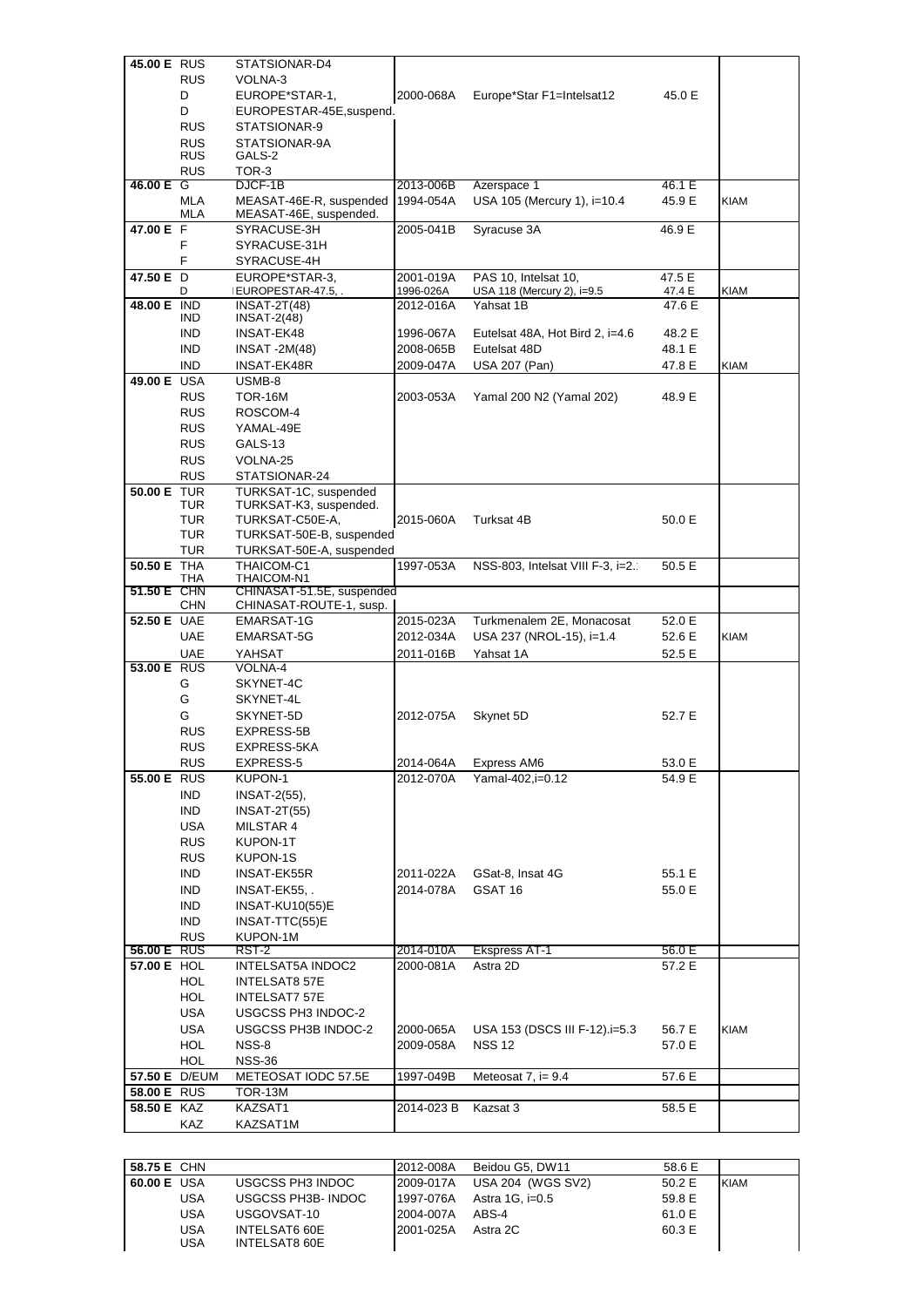|                    | <b>UAE</b>               | YAHSAT-60E                                   |                        |                                          |                  |             |
|--------------------|--------------------------|----------------------------------------------|------------------------|------------------------------------------|------------------|-------------|
| 62.00 E USA        |                          | <b>INTELSAT7 62E</b>                         |                        |                                          |                  |             |
|                    | USA                      | USMB-9                                       |                        |                                          |                  |             |
|                    | <b>USA</b>               | <b>INTELSAT8 62E</b>                         | 1997-007A              | Intelsat 26                              | 62.1 E           |             |
|                    | <b>USA</b>               | INTELSAT6 62E                                |                        |                                          |                  |             |
|                    | <b>USA</b>               | <b>INTELSAT9 62E</b>                         | 2001-039A              | Intelsat 902                             | 62.0 E           |             |
| 63.00 E D          |                          | GENESIS-9                                    | 2009-054B              | Comsat BW-1                              | 63.1 E           |             |
| 64.00 E G          |                          | <b>INMARSAT 3 IOR-1</b>                      | 2013-073A              | Inmarsat 5 F1                            | 62.6 E           |             |
|                    | G                        | INMARSAT GSO-2N                              | 2005-004A              | Inmarsat 4 F2                            | 63.9 E           |             |
|                    | <b>PNG</b>               | NEW DAWN 23                                  |                        |                                          |                  |             |
|                    | USA                      | <b>INTELSAT9 64E</b>                         | 2002-041A              | Intelsat 906                             | 64.1 E           |             |
|                    | <b>USA</b><br>USA        | <b>INTELSAT8 64E</b><br><b>INTELSAT7 64E</b> |                        |                                          |                  |             |
| 64.50 E G          |                          | <b>INMARSAT-2 IOR 1</b>                      | 1996-020A              | Inmarsat $3-F1$ , i=2.2                  | 64.4 E           |             |
| 65.00 E G          |                          | <b>INMARSAT GSO-2H</b>                       | 2013-045A              | Amos-4                                   | 65.0 E           |             |
|                    | ISR.                     | AMS-4-65E                                    |                        |                                          |                  |             |
| 66.00 E USA        |                          | <b>INTELSAT9 66E</b>                         | 2010-065B              | Intelsat 17                              | 66.0 E           |             |
|                    | <b>USA</b>               | INTELSAT7 66E                                | 2004-044A              | USA 176 (DSP F22), i=7.0                 | 66.1 E           | <b>KIAM</b> |
|                    |                          |                                              | 1999-052A              | Galsxy 27, Telstar 7, i=1.4              | 66.2 E           |             |
|                    |                          |                                              |                        |                                          |                  |             |
| 67.25 E ISR        |                          | AMS-4-67.25E, suspended                      |                        |                                          |                  |             |
| 68.50 E USA        |                          | USASAT-14I-3, suspended                      | 2003-041A              | USA 171 (Adv. Orion 3), i=8.4            | 68.0 E           | <b>KIAM</b> |
|                    | <b>USA</b>               | USASAT-60C.                                  | 2012-043A              | Intelsat 20                              | 68.5 E           |             |
|                    | USA                      | USASAT-14I,                                  |                        |                                          |                  |             |
| 69.00 E RUS        | <b>RUS</b>               | <b>TOR-14M</b><br>GALS-14                    |                        |                                          |                  |             |
| 70.00 E RUS        |                          | VOLNA-19                                     |                        |                                          |                  |             |
|                    | USA                      | USGON-1                                      |                        |                                          |                  |             |
|                    | <b>USA</b>               | USTRO-6                                      |                        |                                          |                  |             |
|                    | <b>RUS</b>               | STATSIONAR-20                                | 2013-062A              | Raduga-1 M3                              | 70.0 E           |             |
|                    | <b>RUS</b>               | GALS-16                                      | 2015-002A              | Express AMU 1                            | 70.2 E           |             |
|                    | <b>RUS</b>               | <b>TOR-17M</b>                               |                        |                                          |                  |             |
|                    | <b>TON</b>               | TONGASAT-H70                                 |                        |                                          |                  |             |
| 70.50 E F/EUT      |                          | EUTELSAT-E-70.5E                             |                        |                                          |                  |             |
|                    | F/EUT                    | EUTELSAT 3-70.5E                             | 2012-069A              | Eutelsat 70B                             | 70.5 E           |             |
|                    | F.                       | F-SAT-KU3-E-70.5E                            |                        |                                          |                  |             |
| <b>72.00 E USA</b> |                          | FLTSATCOM-C INDOC-2                          |                        |                                          |                  |             |
|                    | USA                      | USASAT-14J-2, suspended                      | 1993-063A              | USA 146 (UFO F10), i=6.0                 | 71.9 E           | <b>KIAM</b> |
|                    | <b>USA</b>               | KASATCOM-3                                   | 2012-011A              | Intelsat 22                              | 72.1 E           |             |
|                    | <b>USA</b>               | USASAT-14J                                   |                        |                                          |                  |             |
|                    | AUS                      | DEF-R-SAT-2A,                                |                        |                                          |                  |             |
| <b>72.10 E</b> AUS |                          | ADFUHF-2                                     |                        |                                          |                  |             |
| 74.00 E IND        |                          | <b>INSAT-1B</b>                              | 2002-002A              | Insat 3C                                 | 74.0 E           |             |
|                    | <b>IND</b><br><b>IND</b> | $INSAT-2(74)$<br>INSAT-2K(74)                | 2002-043A<br>2014-001A | Kalpana-1 (MetSat-1), $i=4.8$<br>GSAT 14 | 73.8 E<br>74.0 E |             |
|                    | IND                      | $INSAT-2T(74)$                               | 2013-044B              | GSAT 7                                   | 74.1 E           |             |
|                    | <b>IND</b>               | $INSAT-2M(74)$                               | 2007-037A              | Insat 4CR                                | 74.0 E           |             |
|                    | <b>IND</b>               | INSAT-EK(74)                                 |                        |                                          |                  |             |
|                    | IND                      | <b>INSAT-2E(74)</b>                          |                        |                                          |                  |             |
|                    | <b>IND</b>               | INSAT-TTC(74)E                               |                        |                                          |                  |             |
|                    | <b>IND</b>               | INSAT-EK74R                                  |                        |                                          |                  |             |
|                    | 75.00 E RUS/IK           | INTERBELAR-2                                 |                        |                                          |                  |             |
|                    | <b>USA</b>               | FLTSATCOM-C INDOC-3                          |                        |                                          |                  |             |
|                    | <b>USA</b>               | <b>USMB-10</b>                               | 2014-003A              | ABS-2                                    | 74.9 E           |             |
|                    | <b>USA</b>               | USCSID-A3                                    | 2003-057A              | USA 174 (UFO F11), i=4.5                 | 74.7 E           | <b>KIAM</b> |
|                    | RUS/IK                   | INTERSPUTNIK-75E-CK                          |                        |                                          |                  |             |
|                    | RUS/IK                   | INTERSPUTNIK-75E-O                           |                        |                                          |                  |             |
| <b>76.00 E RUS</b> |                          | GOMS-M                                       | 2011-001A              | Elektro-L1, GOMS 2, i=0.6                | 75.9 E           |             |
| 76.50 E CHN        |                          | APSTAR-4                                     | 2012-013A              | Apstar 7                                 | 76.5 E           |             |
| 77.00 E RUS        | <b>CHN</b>               | APSTAR-76E<br>CSSRD-2                        |                        |                                          |                  |             |
|                    | <b>CHN</b>               | CTDRS-1-77E                                  |                        |                                          |                  |             |
| 78.50 E THA        |                          | THAICOM-A2                                   |                        |                                          |                  |             |
|                    | THA                      | THAICOM-AK2                                  | 2006-020B              | Thaicom 5                                | 78.5 E           |             |
|                    | THA                      | THAICOM-G1K, suspended                       |                        |                                          |                  |             |
|                    |                          |                                              |                        |                                          |                  |             |

|                    | ТНА        | THAICOM-N2, suspended | 2014-002A | Thaicom 6                       | 78.5 E |  |
|--------------------|------------|-----------------------|-----------|---------------------------------|--------|--|
| 79.60 E CHN        |            | CHINASAT-34A          |           |                                 |        |  |
| <b>80.00 E RUS</b> |            | STATSIONAR-1          |           |                                 |        |  |
|                    | <b>RUS</b> | PROGNOZ-4             |           |                                 |        |  |
|                    | <b>RUS</b> | POTOK-2               | 2011-048A | Cosmos 2473                     | 79.9 E |  |
|                    | <b>RUS</b> | EXPRESS-6             | 2005-010A | Express AM-2                    | 80.0 E |  |
|                    | <b>RUS</b> | EXPRESS-6KA           | 2003-060A | Express AM-22                   | 80.1 E |  |
|                    | <b>CHN</b> | CHINASAT-31           | 2008-019A | Tian Lian 1A (CTDRS-1), $i=1.0$ | 79.7 E |  |
|                    | <b>RUS</b> | EXPRESS-6B            |           |                                 |        |  |
|                    | <b>RUS</b> | FOTON-2               |           |                                 |        |  |
|                    | <b>CHN</b> | COMPASS-80E           | 2012-059A | Beidou G6, DW16                 | 80.0 E |  |
|                    |            |                       |           |                                 |        |  |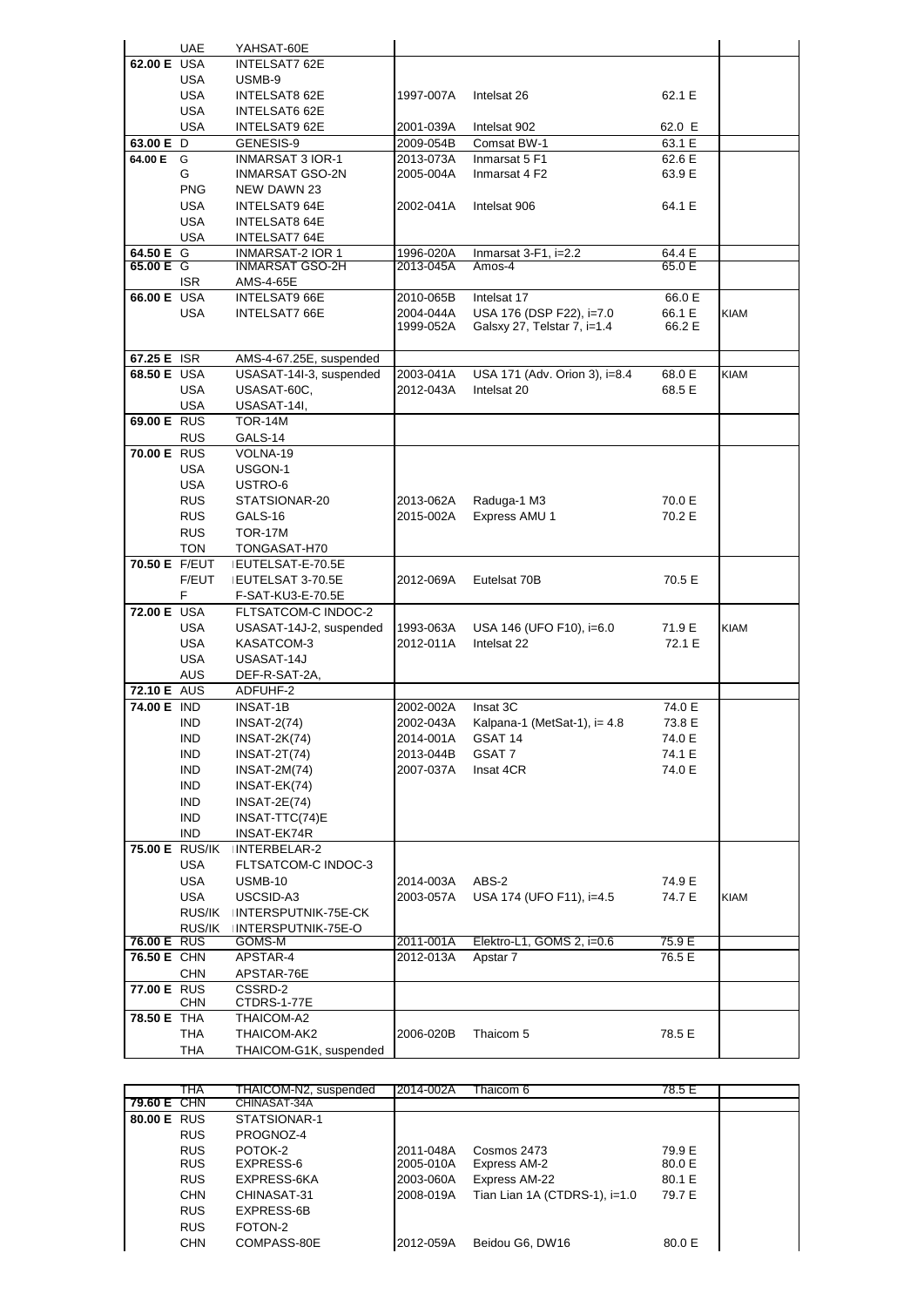|             | <b>CHN</b> | CTDRS-1-80E              |                        |                                     |                  |             |
|-------------|------------|--------------------------|------------------------|-------------------------------------|------------------|-------------|
|             | <b>RUS</b> | VOLNA-8R                 | 2015-025A              | Cosmos 2513                         | 80.2 E           |             |
| 81.75 E RUS |            | YAMAL-E3                 | 2015-073A              | Chinasat 1C                         | 81.5 E           |             |
| 82.00 E USA |            | USMB-11                  |                        |                                     |                  |             |
|             | <b>USA</b> | USGGR-8                  | 2013-038B              | Insat 3D                            | 82.1 E           |             |
|             | USA        | USCSID-A4                |                        |                                     |                  |             |
|             | J          | N-SAT-82E                | 1999-006A              | JCsat-4A, JC-Sat 6, i=0.4           | 81.9 E           |             |
|             | <b>IND</b> | INSAT-MET82E             |                        |                                     |                  |             |
|             | <b>AUS</b> | DEF-R-SAT-1A             |                        |                                     |                  |             |
| 83.00 E IND |            | $INSAT-2(83)$            | 2005-049A              | Insat 4A                            | 83.0 E           |             |
|             | IND.       | <b>INSAT-2K (83)</b>     | 2014-061A              | IRNSS-1C, $i=4.8$                   | 83.1 E           |             |
|             | IND.       | INSAT-2E83               | 2011-034A              | GSat-12                             | 83.0 E           |             |
|             | <b>IND</b> | $INSAT-2M(83)$           | 2012-051B              | GSat-10                             | 83.0 E           |             |
|             | <b>IND</b> | INSAT-TTC(83)E           | 2015-041A              | Gsat-6                              | 83.0 E           |             |
|             | <b>IND</b> | INSAT-EK83               |                        |                                     |                  |             |
|             | IND.       | INSAT-EK83R              |                        |                                     |                  |             |
| 84.00 E CHN |            | CHINASAT-84B             |                        |                                     |                  |             |
| 85.00 E RUS |            | VOLNA-5                  |                        |                                     |                  |             |
|             | <b>RUS</b> | STATSIONAR-3             | 2010-002A              | Raduga-1M2                          | 84.9 E           |             |
|             | <b>RUS</b> | TOR-4M                   |                        |                                     |                  |             |
|             | <b>USA</b> | USTRO-9                  |                        |                                     |                  |             |
|             | <b>RUS</b> | GALS-3                   |                        |                                     |                  |             |
|             | <b>RUS</b> | TOR-4                    |                        |                                     |                  |             |
|             | USA        | INTELSAT6 85E            | 2009-067A              | Intelsat IS-15                      | 85.1 E           |             |
|             | USA        | <b>INTELSAT KFOS 85E</b> |                        |                                     |                  |             |
|             | USA        | INTELSAT7 85E            | 2007-063B              | Horizons-2                          | 84.8 E           |             |
|             | <b>USA</b> | INTELSAT8 85E            |                        |                                     |                  |             |
|             | <b>USA</b> | TDRS 85E                 | 1995-035B              | TDRS 7, i=14.4                      | 84.7 E           |             |
| 85.40 E RUS |            | STATSIONAR-D5            |                        |                                     |                  |             |
|             | <b>RUS</b> | SADKO-1                  |                        |                                     |                  |             |
| 86.50 E CHN |            | FY-2B                    | 2006-053A              | FengYun 2D, i=2.7                   | 86.0 E           |             |
|             | CHN        | FY-2BS                   |                        |                                     |                  |             |
|             | <b>KAZ</b> | KAZSAT2                  | 2011-035B              | KazSat-2                            | 86.5 E           |             |
|             | <b>KAZ</b> | KAZSAT2M                 |                        |                                     |                  |             |
|             | <b>RUS</b> | KUPOON-4M                |                        |                                     |                  |             |
| 87.50 E CHN |            | DFH-3-OC                 |                        |                                     |                  |             |
|             | <b>CHN</b> | DFH-3-OCM                | 2012-067A              | Chinasat 12, ZX 12                  | 87.5 E           |             |
| 88.00 E SNG | <b>CHN</b> | CHINASAT-1               |                        |                                     |                  |             |
|             |            | ST-1A                    |                        |                                     |                  |             |
|             | <b>SNG</b> | ST-1A-CK                 | 2011-022B              | ST-2                                | 88.0 E           |             |
|             | AUS        | ADF WEST-2               |                        |                                     |                  |             |
| 89.00 E USA | AUS        | DDSP-2<br>TDRS 89E       | 2012-003A<br>2000-034A | USA 233 (WGS SV-4)<br>TDRS 8, i=5.9 | 88-4 E<br>89.2 E | <b>KIAM</b> |
| 90.00 E RUS |            | VOLNA-8                  | 2014-082A              | Yamal 401                           | 89.9 E           |             |
|             | <b>RUS</b> | STATSIONAR-6             |                        |                                     |                  |             |
|             | <b>RUS</b> | EXPRESS-7C               |                        |                                     |                  |             |
|             | <b>USA</b> | MILSTAR 5                |                        |                                     |                  |             |
|             | USA        | USTRO-7                  |                        |                                     |                  |             |
|             | <b>RUS</b> | LOUTCH-3                 |                        |                                     |                  |             |
|             | <b>RUS</b> | EXPRESS-7B               |                        |                                     |                  |             |
|             | <b>RUS</b> | EXPRESS-7                |                        |                                     |                  |             |
| 90.75 E J   |            | <b>DRTS-90.75E</b>       | 2002-042B              | Kodama (DRTS), i=3.4                | 90.7 E           |             |
|             |            | N-SAT-90.75E             |                        |                                     |                  |             |
| 91.50 E MLA |            | MEASAT-91.5E             | 2009-032A              | Measat-3A                           | 91.5 E           |             |
|             | MLA        | MEASAT-1                 | 2006-056A              | Measat 3                            | 91.5 E           |             |
|             | MLA        | MEASAT-IC 91.5E          | 2014-054B              | Measat -3B                          | 91.5 E           |             |
|             | MLA        | MEASAT-1R                |                        |                                     |                  |             |
|             | MLA        | MEASAT-AK 91.5           |                        |                                     |                  |             |

| 92.00 E USA |            | USMB-12                 | 2011-011A | USA 227 (NROL-27), i=4.7    | 92.1 E | <b>KIAM</b> |
|-------------|------------|-------------------------|-----------|-----------------------------|--------|-------------|
|             | USA        | P92-8                   |           |                             |        |             |
|             | USA        | USCSID-A5               |           |                             |        |             |
| 92.20 E CHN |            | CHNBSAT-92.2E           | 2008-028A | Zhongxing 9, Chinasat 9     | 92.1 E |             |
|             | <b>CHN</b> | APSTAR-92E              |           |                             |        |             |
|             | <b>CHN</b> | SINOSAT-92.2E           |           |                             |        |             |
|             | <b>CHN</b> | CHINASAT-92.2E          |           |                             |        |             |
| 93.00 E AUS |            | DEF-R-SAT-3A            |           |                             |        |             |
|             | J          | JMCS-93E, suspended     |           |                             |        |             |
|             | J          | N-SAT-90.75E, suspended |           |                             |        |             |
| 93.50 E     | <b>IND</b> | $INSAT-2(93.5)$         | 2003-013A | Insat 3A                    | 93.5 E |             |
|             | <b>IND</b> | <b>INSAT-2K(93.5)</b>   | 2007-007A | Insat 4B                    | 93.5 E |             |
|             | <b>IND</b> | INSAT-2M(93.5)          | 2015-065A | Gsat-15                     | 93.5 E |             |
|             | <b>IND</b> | <b>INSAT-2T(93.5)</b>   |           |                             |        |             |
|             | <b>IND</b> | INSAT-EK93.5            |           |                             |        |             |
|             | <b>IND</b> | INSAT-EK93.5R           |           |                             |        |             |
|             | IND.       | INSAT-TTC(93.5)E        |           |                             |        |             |
|             | IND.       | <b>INSAT-2E93.5</b>     | 2011-019A | USA 230 (SBIRS GEO-1), i=4. | 94.0 E | <b>KIAM</b> |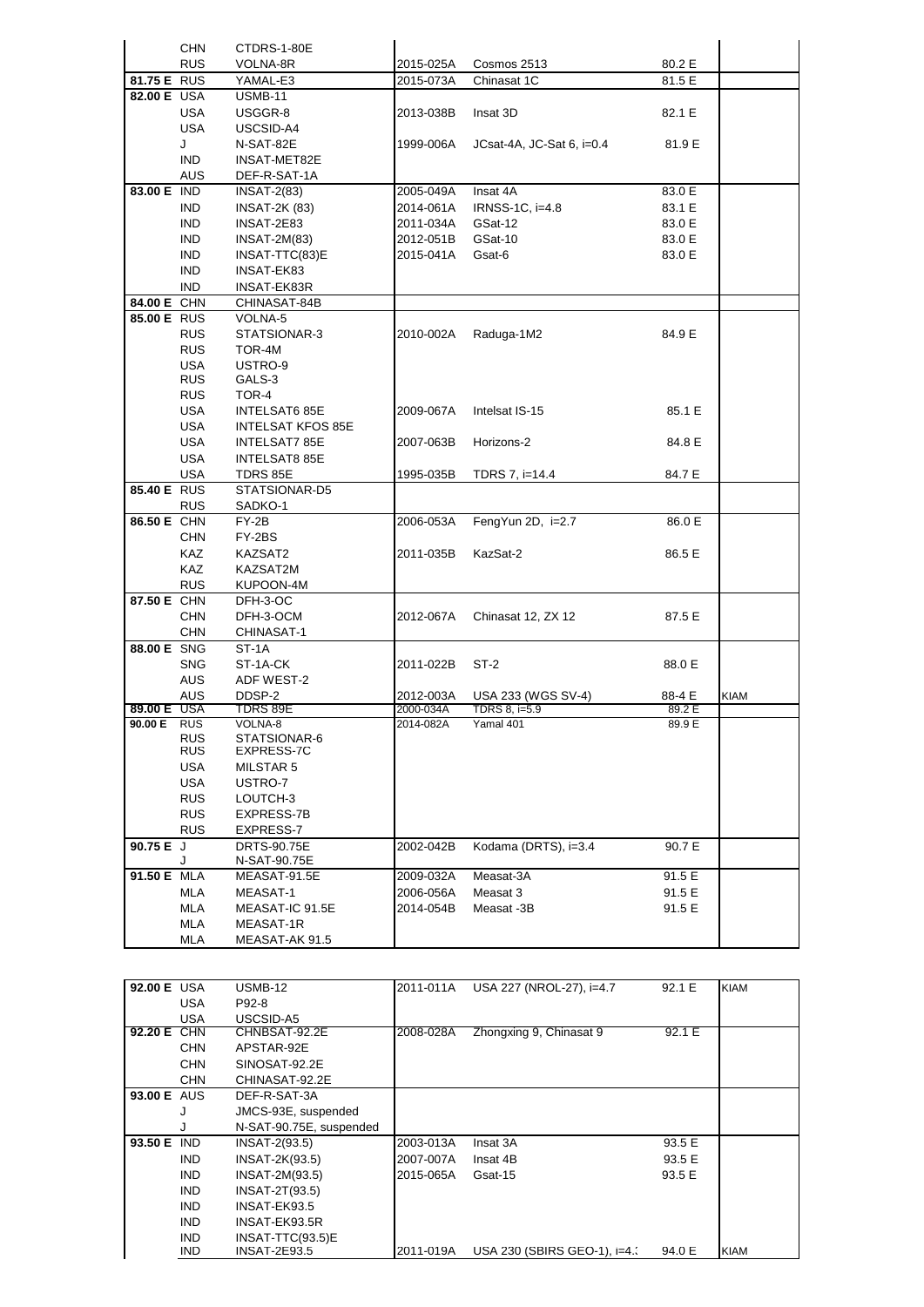| 95.00 E HOL                |            | INTELSAT KA 95E                      | 2013-071A | SES-8                         | 95.0 E  |             |
|----------------------------|------------|--------------------------------------|-----------|-------------------------------|---------|-------------|
|                            | <b>HOL</b> | <b>INTELSAT8 95E</b>                 | 2010-063A | USA 223 (NROL-32), i=3.3      | 95.5 E  | <b>KIAM</b> |
|                            | <b>HOL</b> | INTELSAT7 95E                        |           |                               |         |             |
|                            | <b>HOL</b> | INTELSAT5A 95E                       |           |                               |         |             |
|                            | <b>HOL</b> | NSS-9                                | 2002-057A | NSS <sub>6</sub>              | 95.0 E  |             |
|                            | <b>RUS</b> | CSDRN-M                              | 2014-023A | Luch 5V, i=4.4                | 94.7 E  |             |
|                            | <b>HOL</b> | NSS-KA41                             | 2007-007B | Skynet 5A                     | 95.2 E  |             |
|                            | <b>HOL</b> | <b>NSS-G2-18</b>                     |           |                               |         |             |
|                            | <b>RUS</b> | <b>CSDRN</b>                         |           |                               |         |             |
| 96.50 E RUS                |            | STATSIONAR-14                        | 2008-003A | Ekspress AM-33                | 96.5 E  |             |
|                            | <b>RUS</b> | LOUTCH-9                             |           |                               |         |             |
|                            | <b>RUS</b> | VOLNA-5R                             |           |                               |         |             |
|                            | <b>RUS</b> | EXPRESS-8                            |           |                               |         |             |
|                            | <b>RUS</b> | EXPRESS-8B                           |           |                               |         |             |
| 98.00 E RUS                |            | PROGNOZ-8                            |           |                               |         |             |
|                            | <b>CHN</b> | CHINASAT-22                          | 2012-028A | Chinasat 2A, ZX 2A            | 98.2 E  |             |
|                            | <b>CHN</b> | CHINASAT-3                           | 2013-020A | Chinasat 11                   | 98.0 E  |             |
|                            | <b>CHN</b> | DFH-3A-OC                            |           |                               |         |             |
|                            | <b>CHN</b> | CHINASAT-44                          |           |                               |         |             |
|                            | <b>CHN</b> | CHINASAT-64                          |           |                               |         |             |
| 98.20 E CHN<br>98.50 E UAE |            | CHNSAT-98E                           | 2008-001A |                               | 98.6 E  |             |
| 99.00 E RUS                |            | EMARSAT-4S<br>STATSIONAR-T           |           | Thuraya 3, i=4.4              |         |             |
|                            |            |                                      |           |                               |         |             |
| 100.00 E USA               | <b>RUS</b> | STATSIONAR-T2<br>FLTSATCOM-A INDOC-4 | 1986-096A | USA 20 (Fltsatcom F7), i=14.6 | 100.3 E | <b>KIAM</b> |
|                            | <b>USA</b> | USNN-4                               |           |                               |         |             |
| 100.50 E CHN               |            | ASIASAT-EKZ                          |           |                               |         |             |
|                            | <b>CHN</b> | ASIASAT-E                            | 2009-042A | Asiasat 5                     | 100.4 E |             |
|                            | <b>CHN</b> | ASIASAT-EK1                          |           |                               |         |             |
|                            | <b>CHN</b> | ASIASAT-EKS                          |           |                               |         |             |
|                            | <b>CHN</b> | ASIASAT-EKX                          |           |                               |         |             |
| 101.50 E CHN               |            | CHINASAT-45                          | 2006-038A | Zhongxing-22A, FH1, i=4.2     | 101.4 E |             |
| 102.00 E                   |            |                                      | 1989-035A | USA 37 (Vortex 6), i=7.9      | 101.9 E | KIAM        |
| 103.00 E RUS               |            | STATSIONAR-21                        |           |                               |         |             |
|                            | <b>RUS</b> | LOUTCH-5                             |           |                               |         |             |
|                            | <b>USA</b> | USGON-3                              |           |                               |         |             |
|                            | <b>CHN</b> | STW-2                                |           |                               |         |             |
|                            | <b>RUS</b> | EXPRESS-9                            |           |                               |         |             |
|                            | <b>USA</b> | USTRO-8                              |           |                               |         |             |
|                            | <b>RUS</b> | EXPRESS-9B                           | 2005-023A | Express-AM3                   | 103.0 E |             |
|                            | <b>CHN</b> | CHINASAT-65                          | 2015-063A | Chinasat 2C                   | 103.5 E |             |
|                            | <b>CHN</b> | DFH-4-OB                             |           |                               |         |             |
|                            | <b>CHN</b> | DFH-3-OB                             |           |                               |         |             |
| <b>104.00 E AUS</b>        |            | DDSP-104E                            | 2014-090A | FengYun 2G                    | 104.1 E |             |
|                            | AUS        | ADF WEST 5                           | 1995-038A | USA 113 (DSCS III F9), i=9.7  | 103.8 E | <b>KIAM</b> |
| 105.00 E AUS               |            | <b>ASIABSS</b>                       | 2000-016A | AsiaStar                      | 105.0 E |             |
|                            | <b>CHN</b> | $FY-2A$                              |           |                               |         |             |
|                            | <b>CHN</b> | FY-2AS                               |           |                               |         |             |
|                            | <b>CHN</b> | CHINASAT-46                          |           |                               |         |             |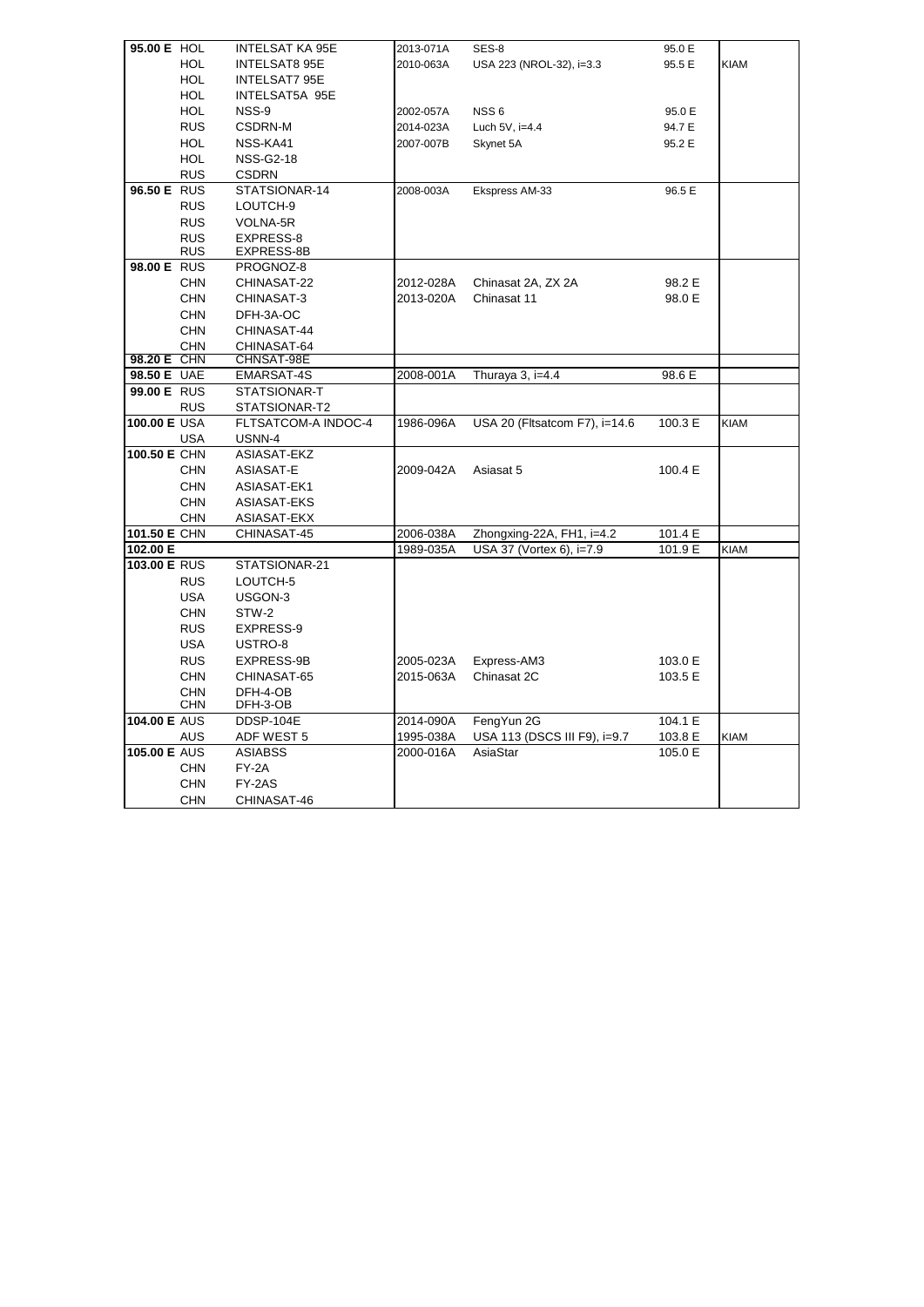| 105.50 E CHN                 |              | ASIASAT-CK-1                       | 2011-069A  | Asiasat 7                       | 105.5 E |             |
|------------------------------|--------------|------------------------------------|------------|---------------------------------|---------|-------------|
|                              | <b>CHN</b>   | ASIASAT-1                          |            |                                 |         |             |
|                              | <b>CHN</b>   | ASIASAT-CKS                        | 2014-046 A | Asiasat 8                       | 105.3 E |             |
|                              | <b>CHN</b>   | ASIASAT-CK                         | 2015-083A  | Gaofen 4                        | 106.0 E |             |
|                              | <b>CHN</b>   | ASIASAT-CKX                        |            |                                 |         |             |
| <b>106.50 E USA</b>          | <b>CHN</b>   | ASIASAT-CKZ<br>USMB-13             |            |                                 |         |             |
| 108.00 E INS                 |              | PALAPA-B1                          |            |                                 |         |             |
|                              | INS.         | PALAPA-B1-EC                       |            |                                 |         |             |
|                              | INS.         | PALAPA-C2                          | 1999-042A  | Telkom 1                        | 108.0 E |             |
| 108.20 E G                   |              | AM-SAT A4, suspended               | 2000-059A  | GE-1A, NSS-11                   | 108.2 E |             |
|                              | <b>HOL</b>   | NSS-BSS 108.2E TTC                 |            |                                 |         |             |
|                              | <b>INS</b>   | INDOSTAR-110R                      | 2009-027A  | Indostar II/Protostar II, SES-7 | 108.2 E |             |
|                              | LUX          | LUX-G5-25, suspended               |            |                                 |         |             |
| 109.00 E G                   |              | INMARSAT-3 POR WEST, sus           |            |                                 |         |             |
| 109.65 E J                   |              | TAIKI-109.65                       |            |                                 |         |             |
| 109.85 E J                   |              | <b>BSAT-109.85</b>                 | 2007-036B  | BSAT-3A                         | 109.9 E |             |
|                              |              |                                    | 2010-058A  | BSat-3B, Jcsat-110R             | 109.8 E |             |
| 110.00 E USA                 |              | USGGR-11                           | 2000-080A  | USA 155 (SDS 3 F2), í=7.4       | 110.1 E | <b>KIAM</b> |
|                              | <b>USA</b>   | USCSID-A6                          |            |                                 |         |             |
|                              | J            | N-SAT-110                          | 2000-060A  | N-SAT-110, JCSAT-110            | 110.1 E |             |
|                              | J            | <b>BSAT-110</b>                    | 2011-041B  | BSat-3C, Jcsat-110R             | 110.0 E |             |
|                              | J            | <b>N-SAT-110E</b>                  |            |                                 |         |             |
|                              | J            | JMCS-D2-X                          |            |                                 |         |             |
| 110.50 E CHN                 | J            | JMCS-2                             |            | Zhongxing 10                    | 110.5 E |             |
|                              | CHN          | CHINASAT-6<br>SINOSAT-5            | 2011-026A  |                                 |         |             |
|                              | <b>CHN</b>   | CHINASAT-2                         |            |                                 |         |             |
|                              | <b>CHN</b>   | DFH-3A-OB                          |            |                                 |         |             |
|                              | <b>CHN</b>   | CHINASAT-33                        | 2010-024A  | Beidou DW 4, G3                 | 110.4 E |             |
|                              | <b>CHN</b>   | COMPASS-110.5E                     |            |                                 |         |             |
|                              |              |                                    | 2001-009A  | USA 157 (Milstar-2 F2), í=7.7   | 111.0 E | KIAM        |
| 111.50 E IND                 |              | INSAT-KU10(111.5)E                 | 2012-002A  | Fengyun 2F                      | 112.0 E |             |
| <b>113.00 E INS</b>          |              | PALAPA-B2                          | 2009-046A  | Palapa D1                       | 113.0 E |             |
|                              | <b>KOR</b>   | KOREASAT-113E                      | 2006-034A  | Mugunghwa 5, Koreasat-5         | 113.0 E |             |
|                              | <b>KOR</b>   | KOREASAT-2                         |            |                                 |         |             |
|                              | <b>KOR</b>   | KOREASAT-113X                      |            |                                 |         |             |
|                              | <b>INS</b>   | PALAPA-C1-K                        |            |                                 |         |             |
|                              | KOR.<br>INS. | <b>INFOSAT-B</b><br>PALAPA-C1      |            |                                 |         |             |
| 115.50 E CHN                 |              | DFH-4-OD                           | 2007-031A  | Zhongxing 6B                    | 115.6 E |             |
|                              | CHN          | CHINASAT-MSB4                      |            |                                 |         |             |
|                              | <b>CHN</b>   | DFH-3-OD                           |            |                                 |         |             |
|                              | <b>CHN</b>   |                                    |            |                                 |         |             |
|                              |              | CHINASAT-115.5E                    |            |                                 |         |             |
|                              | <b>CHN</b>   | DFH-5-OD                           |            |                                 |         |             |
| 116.00 E KOR                 |              | INFOSAT-C, suspended               | 2010-070B  | Koreasat 6                      | 116.0 E |             |
|                              | <b>KOR</b>   | KOREASAT-1                         |            |                                 |         |             |
| 116.10 E PNG                 |              | PACIFISAT-9                        | 1999-046A  | ABS-7                           | 116.1 E |             |
| 116.20 E KOR                 |              | COMS-116.2E                        |            |                                 |         |             |
| 118.00 E INS                 |              | PALAPA-B3EC                        |            |                                 |         |             |
|                              | INS.         | PALAPA-B3                          | 2005-046A  | Telkom 2                        | 118.0 E |             |
|                              | <b>INS</b>   | PALAPA-C3-K                        |            |                                 |         |             |
|                              | INS.         | PALAPA-C3                          |            |                                 |         |             |
|                              | <b>INS</b>   | PALAPA-B3 TT&C                     |            |                                 |         |             |
| 119.50 E THA<br>120.00 E THA |              | THAICOM-1P1<br>THAICOM-N3.,        | 2005-028A  | Thaicom 4                       | 119.5 E |             |
|                              | THA          | THAICOM-A3,                        | 2014-052A  | Asiasat 6                       | 119 9 E |             |
|                              | <b>THA</b>   | THAICOM-A3B                        |            |                                 |         |             |
|                              | THA          | THAICOM-G2K                        |            |                                 |         |             |
| 121.00 E CHN                 |              | DFH-3-OE                           |            |                                 |         |             |
|                              | AUS          | DEF-R-SAT-4B 121.0E                |            |                                 |         |             |
| 122.00 E CHN                 |              | ASIASAT-A                          | 2003-014A  | AsiaSat 4                       | 122.1 E |             |
|                              | CHN          | ASIASAT-AK                         |            |                                 |         |             |
|                              | <b>CHN</b>   | ASIASAT-AK1                        |            |                                 |         |             |
|                              | <b>CHN</b>   | ASIASAT-AKS                        |            |                                 |         |             |
|                              | CHN          | ASIASAT-AKX                        |            |                                 |         |             |
| 122.20 E CHN<br>123.00 E INS |              | ASIASAT-AKZ<br>GARUDA-2, suspended |            |                                 |         |             |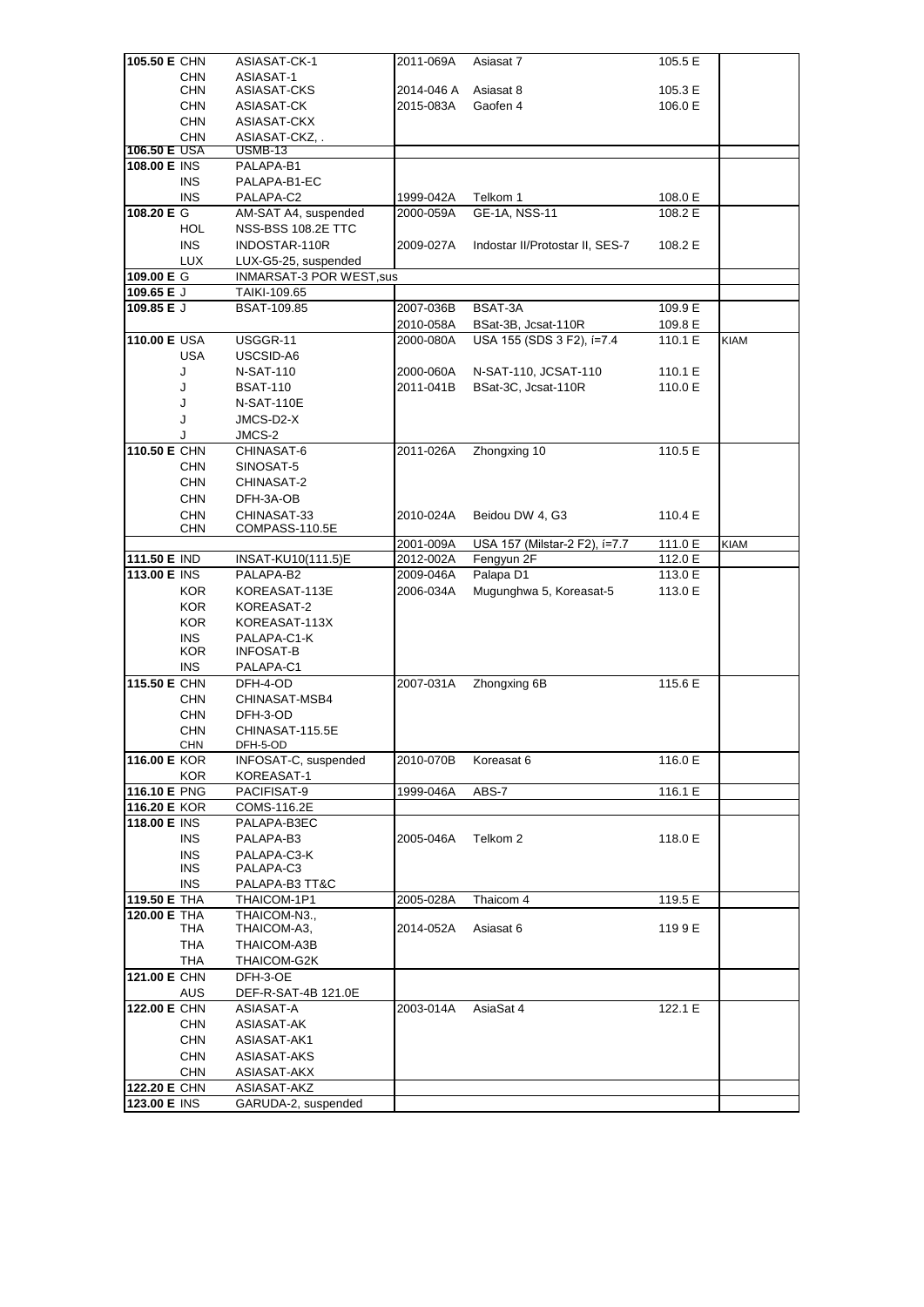| 123.50 E CHN        |                          | FY-2C                       | 2006-053A | FengYun 2D                     | 123.5 E |             |
|---------------------|--------------------------|-----------------------------|-----------|--------------------------------|---------|-------------|
|                     | <b>CHN</b>               | FY-2CS                      |           |                                |         |             |
| 124.00 E J          |                          | JCSAT-FO-124E               |           |                                |         |             |
|                     | J                        | JCSAT-3B                    | 2012-023A | JCSAT-13                       | 123.9 E |             |
|                     | J                        | <b>N-SAT-124E</b>           |           |                                |         |             |
|                     | J                        | SJC-1                       |           |                                |         |             |
| 125.00 E CHN        |                          | STW-1                       | 2010-042A | Zhongxing 6A, Chinasat 6A      | 125.1 E |             |
|                     | <b>CHN</b>               | DFH-3-OA                    |           |                                |         |             |
|                     | <b>CHN</b>               | DFH-4-OA                    |           |                                |         |             |
|                     | <b>CHN</b>               | CHINASAT-49                 |           |                                |         |             |
|                     | <b>CHN</b>               | CHINASAT-MSB5               |           |                                |         |             |
|                     | <b>CHN</b>               | CHINAST-ROUTE8              |           |                                |         |             |
| 127.50 E J          |                          | <b>JCSAT-T-127.5E</b>       | 1995-022A | USA 110 (Adv. Orion 1), i=13.2 | 126.9 E | <b>KIAM</b> |
| 128.00 E RUS        |                          | STATSIONAR-D6               |           |                                |         |             |
|                     | <b>RUS</b>               | GALS-10                     |           |                                |         |             |
|                     | J                        | <b>N-SAT-128</b>            | 2006-033A | JCSAT 10 (JCSat 3A)            | 128.0 E |             |
|                     | <b>RUS</b>               | TOR-6M                      |           |                                |         |             |
|                     | <b>RUS</b>               | STATSIONAR-15               |           |                                |         |             |
|                     | J                        | JCSAT-FO-128E               | 2009-044A | JCSAT 12 (JCSAT-RA)            | 127.9 E |             |
|                     | <b>RUS</b>               | VOLNA-9                     |           |                                |         |             |
|                     | <b>RUS</b>               | TOR-6                       |           |                                |         |             |
|                     | J                        | JCSAT-3A                    |           |                                |         |             |
| 128.20 E KOR        |                          | COMS-128.2E                 | 2010-032A | Cheollian, Coms 1              | 128.2 E |             |
| 130.00 E RUS        |                          | GALS-5                      | 2015-067A | Laosat 1                       | 128.5 E |             |
|                     | <b>CHN</b>               | SINOSAT-3C<br>TOR-10M       | 2011-047A | $Z$ hongxing-1A = Chinasat 1A  | 129.9 E |             |
|                     | <b>RUS</b>               |                             |           |                                |         |             |
|                     | <b>RUS</b><br><b>CHN</b> | PROGNOZ-5                   |           |                                |         |             |
|                     | <b>CHN</b>               | DFH-3A-OD<br>CHNSAT-130E    |           |                                |         |             |
|                     | <b>CHN</b>               | CHNSAT-2-130E               |           |                                |         |             |
|                     | <b>CHN</b>               | CHINASAT-4                  | 2010-064A | Zhongxing 20A                  | 130.1 E |             |
| 131.00 E CHN        |                          | APSTAR-1                    | 2001-033A | USA 159 (DSP F21), i=9.0       | 130.9 E | <b>KIAM</b> |
| 132.00 E J          |                          | JCSAT-FO-132E               | 2006-010A | <b>JCSAT-5A</b>                | 132.0 E |             |
|                     | J                        | D-STAR-1                    |           |                                |         |             |
|                     | <b>VTN</b>               | VINASAT-4A2                 | 2008-018A | Vinasat -1                     | 131.9 E |             |
|                     | J                        | N-STAR-F                    |           |                                |         |             |
|                     | <b>VTN</b>               | <b>VINASAT-TTC</b>          | 2012-023B | Vinasat-2                      | 131.8 E |             |
|                     | J                        | N-STAR-A                    |           |                                |         |             |
|                     | J                        | N-STAR-A2                   |           |                                |         |             |
|                     | <b>VTN</b>               | VINASAT-4A3                 |           |                                |         |             |
| 134.00 E TON        |                          | TONGASAT AP-2               |           |                                |         |             |
|                     | TON                      | TONGASAT-2/134E             |           |                                |         |             |
|                     | <b>TON</b>               | TONGASAT-C/KU-2             |           |                                |         |             |
|                     | <b>CHN</b>               | APST5AR-2                   | 2005-12A  | Apstar 6                       | 134.0 E |             |
| 136.00 E J          | <b>CHN</b>               | CHINASAT-134E<br>D-STAR-2   |           |                                |         |             |
|                     | J                        | N-STAR-B                    |           |                                |         |             |
|                     | J                        | N-STAR-B2                   | 2002-035B | N-Star C, $i=2.9$              | 136.0E  |             |
|                     | J                        | N-STAR-E                    |           |                                |         |             |
|                     | J                        | JCSAT-FO-136E               |           |                                |         |             |
| 138.00 ECHN         |                          | APSTAR 5-KU                 | 2004-024A | Telstar 18 (Apstar 5)          | 138.0 E |             |
|                     | <b>CHN</b>               | CHINASAT-138E               |           |                                |         |             |
|                     | <b>TON</b>               | TONGASAT C/KU-3             |           |                                |         |             |
|                     | TON                      | TONGASAT 2/138E             |           |                                |         |             |
|                     | 1 ON                     | <b>IONGASAI-AP3</b>         |           |                                |         |             |
| <b>140.00 E RUS</b> |                          | LOUTCH-4                    |           |                                |         |             |
|                     | J                        | MTSAT-140E                  | 2014-050A | Himawari 8                     | 140.6 E |             |
|                     | J<br>CHN                 | MTSAT-B-140E<br>CHINASAT-32 |           |                                |         |             |
|                     | <b>CHN</b>               | COMPASS-140E                | 2010-001A | Beidou DW 3, G1                | 140.0 E |             |
|                     | J                        | MTSAT-C-140E                |           |                                |         |             |
|                     | <b>RUS</b>               | VOLNA 6                     |           |                                |         |             |
|                     | <b>RUS</b>               | EXPRESS-10B                 | 2014-010B | Express AT-2                   | 139.8 E |             |
|                     | J                        | GMS-140E                    |           |                                |         |             |
|                     | <b>RUS</b>               | STATSIONAR 7                |           |                                |         |             |
|                     | <b>RUS</b>               | EXPRESS-10                  | 2013-077A | Express AM 5                   | 140.0 E |             |
| <b>140.40 E CHN</b> |                          | CHINASAT-33B                | 2015-054A | SkyMuster (NBNIA)              | 140.3 E |             |
|                     |                          |                             |           |                                |         |             |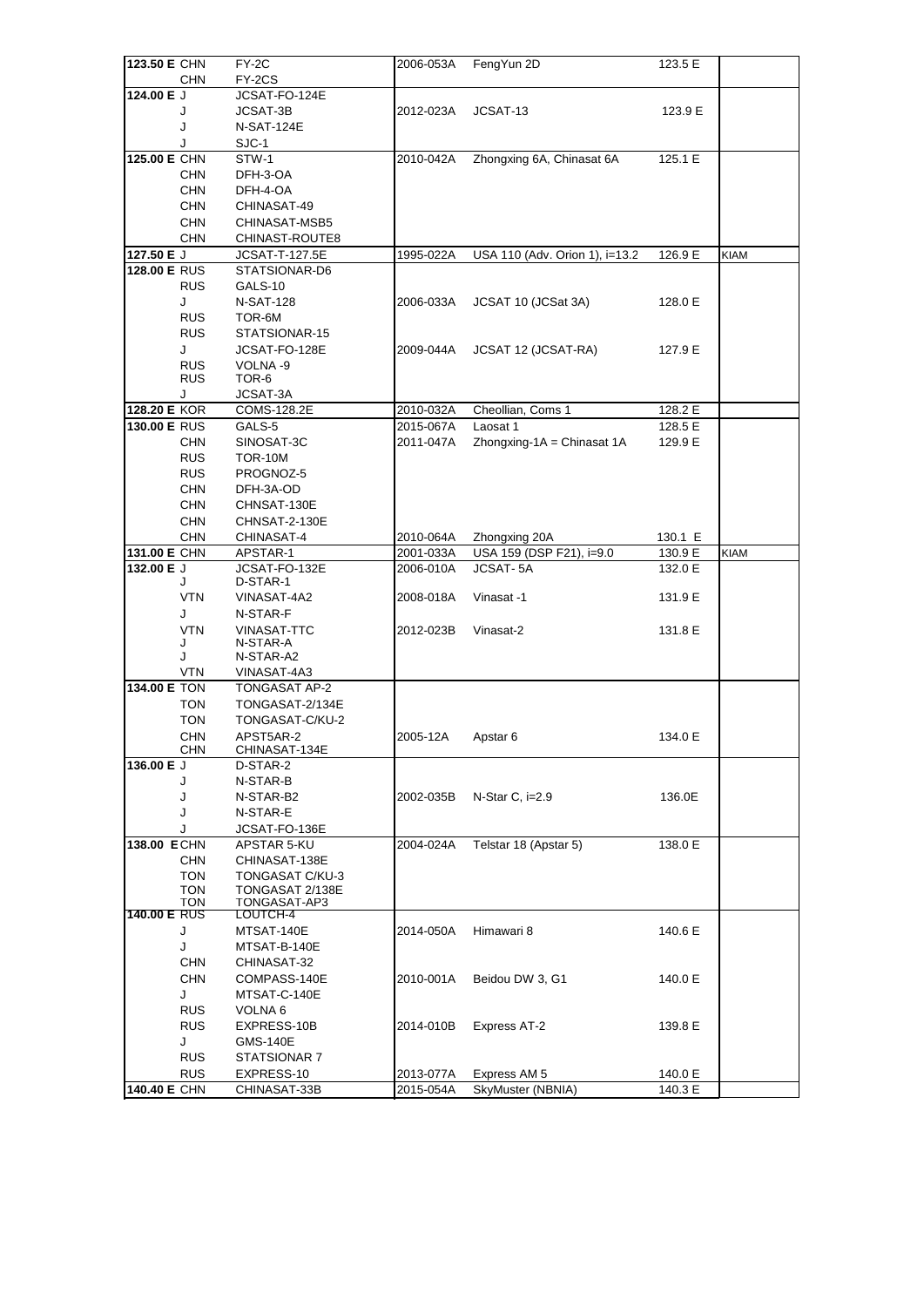| 142.00 E CHN        |                   | APSTAR-142E                          | 2015-049A | Apstar 9                   | 142.0 E |             |
|---------------------|-------------------|--------------------------------------|-----------|----------------------------|---------|-------------|
|                     | THA               | <b>THAICOM-G3K</b>                   | 1998-033A | Chinasat 5A, ZX-5A         | 141.4 E |             |
| 143.00 E J          |                   | WINDS-A                              | 2008-007A | Kizuna (Winds)             | 143.0 E |             |
| 143.50 E G          |                   | INMARSAT-4 143.5E                    | 2005-009A | Inmarsat 4F1               | 143.4 E |             |
|                     | G                 | INMARSAT-3-POR-3                     |           |                            |         |             |
| 143.72 E J          |                   | N-SAT-143.72E                        |           |                            |         |             |
| 144.00 E J          |                   | JMCS-1                               |           |                            |         |             |
|                     | J                 | <b>N-SAT-146</b>                     | 2008-038A | Superbird C2               | 144.0 E |             |
|                     | J                 | JMCS-C2-X                            |           |                            |         |             |
|                     | J                 | SUPERBIRD-C2                         |           |                            |         |             |
|                     | J<br>J            | JMCS-1R<br>SUPERBIRD-C               |           |                            |         |             |
| 144.50 E CHN        |                   | CHINASAT-35C                         |           |                            |         |             |
| 145.00 E RUS        |                   | LOUTCH-10,                           |           |                            |         |             |
|                     | RUS               | STATSIONAR-16,                       |           |                            |         |             |
|                     | <b>USA</b>        | USGON 6                              |           |                            |         |             |
|                     | <b>RUS</b>        | EXPRESS-11,                          |           |                            |         |             |
|                     | <b>RUS</b>        | VOLNA-:6R,                           |           |                            |         |             |
|                     | J                 | MTSAT-C-145E                         | 2006-004A | MTSAT-2, Himawari-7        | 145.0 E |             |
|                     | J                 | MTSAT-B-145E                         |           |                            |         |             |
| <b>146.00 E INS</b> |                   | PALAPA PAC-KU 146E                   | 1996-030A | Palapa C2, i=3.9           | 146.0 E |             |
|                     | <b>INS</b>        | PALAPA PAC-C 146E                    |           |                            |         |             |
|                     | J                 | ETS-8                                | 2006-059A | Kiku-8 (ETS VIII), i=3.9   | 145.6 E |             |
| 148.00 E MLA        |                   | MEASAT-2                             | 1996-063B | Africasat-2                | 148.1 E |             |
|                     | <b>MLA</b>        | MEASAT-148E                          |           |                            |         |             |
|                     | MLA               | MEASAT-2R                            |           |                            |         |             |
| <b>150,00E USA</b>  |                   | USGCSS PH3B W PAC-3                  | 2015-036A | USA 263 (WGS SV-7)         | 149.8 E |             |
|                     | J                 | JCSAT-1R                             | 1997-075A | JCSAT-1B                   | 149.9 E |             |
|                     | J                 | JCSAT-FO-150E                        |           |                            |         |             |
| 150.50 E INS        |                   | JCSAT-1<br>PALAPA-C4,                | 1999-013A | Asiasat 3S                 | 150.5 E |             |
| <b>152.00 E AUS</b> |                   | AUSSAT B 152E MOB                    | 2007-044A | Optus D <sub>2</sub>       | 152.0 E |             |
|                     | AUS               | AUSSAT B 152E MXL                    |           |                            |         |             |
|                     | AUS               | <b>AUSSAT B 152E</b>                 |           |                            |         |             |
|                     | USA               | USGAE 9R                             | 2013-059A | USA 246 (AEHF SV-3), i=3.5 | 152.1 E | <b>KIAM</b> |
| 154.00 E J          |                   | JCSAT-2                              | 2002-015A | JC-SAT 8, 2A               | 154.0 E |             |
|                     | J                 | <b>JCSAT-2R</b>                      | 2015-046A | <b>IJS1</b>                | 155.0 E |             |
| <b>156.00 E AUS</b> | J                 | JCSA-FO-154E<br>AUSSAT C 156E FSS    | 2003-028B | Optus C1 (Defense C1)      | 156.0 E |             |
|                     | <b>AUS</b>        | AUSSAT B 156E MXL                    | 2009-044B | Optus D <sub>3</sub>       | 156.0 E |             |
|                     | <b>AUS</b>        | AUSSAT C 156E GOV                    |           |                            |         |             |
|                     | <b>AUS</b>        | ADF 156E GOV                         |           |                            |         |             |
|                     | <b>AUS</b>        | AUSSAT B 156E S                      |           |                            |         |             |
|                     | AUS               | AUSSAT D 156E GOV                    |           |                            |         |             |
|                     | AUS               | AUSSAT C 156E GOVR                   |           |                            |         |             |
| 157.00 E USA        |                   | INTELSAT7 157E                       | 1997-046A | Intelsat 5                 | 156.9 E |             |
| 158.00 E J          |                   | SUPERBIRD-A2,                        | 1999-053A | ABS 6                      | 159.0 E |             |
|                     | J                 | JMCS-3A                              |           |                            |         |             |
|                     | J                 | SUPERBIRD-A                          |           |                            |         |             |
|                     | J                 | SUPERBIRD-A2-R                       |           |                            |         |             |
| <b>160.00 E AUS</b> |                   | AUSSAT B 160E MXL                    | 2006-043B | Optus D1                   | 160.0 E |             |
|                     | <b>AUS</b>        | AUSSAT B 160E S<br>AUSSAT D 160E FSS |           |                            |         |             |
|                     | AUS               | AUSSAT B 160E                        |           |                            |         |             |
|                     | <b>AUS</b>        | AUSSAT B 160E NZ                     |           |                            |         |             |
|                     | <b>CHN</b>        | COMPASS-160E                         | 2010-057A | Beidou DW 6, G4            | 160.0 E |             |
| 162.00 E J          |                   | SUPERBIRD-B2-KA                      |           |                            |         |             |
|                     | J                 | N-SAT-162E                           |           |                            |         |             |
|                     | J                 | SUPERBIRD-B                          |           |                            |         |             |
|                     | J                 | SUPERBIRD-B2                         | 2000-012A | Superbird-B2               | 162.0 E |             |
|                     | J                 | SUPERBIRD-B2R                        |           |                            |         |             |
|                     | J                 | JMCS-B4-X                            |           |                            |         |             |
|                     | J                 | JMCS-3B                              |           |                            |         |             |
|                     |                   |                                      |           |                            |         |             |
| 163.00 E CHN        |                   | COMPASS-163E, suspended              |           |                            |         |             |
|                     | <b>CHN</b>        | CHINASAT-ROUTE 15, susp.             |           |                            |         |             |
| 164.00 E AUS        |                   | AUSSAT B 164E MOB                    | 1994-055A | Optus B3, i=5.9            | 164.1 E |             |
|                     | <b>AUS</b><br>AUS | AUSSAT B 164E MXL<br>AUSSAT B 164E   | 2014-054A | Optus 10                   | 163.9 E |             |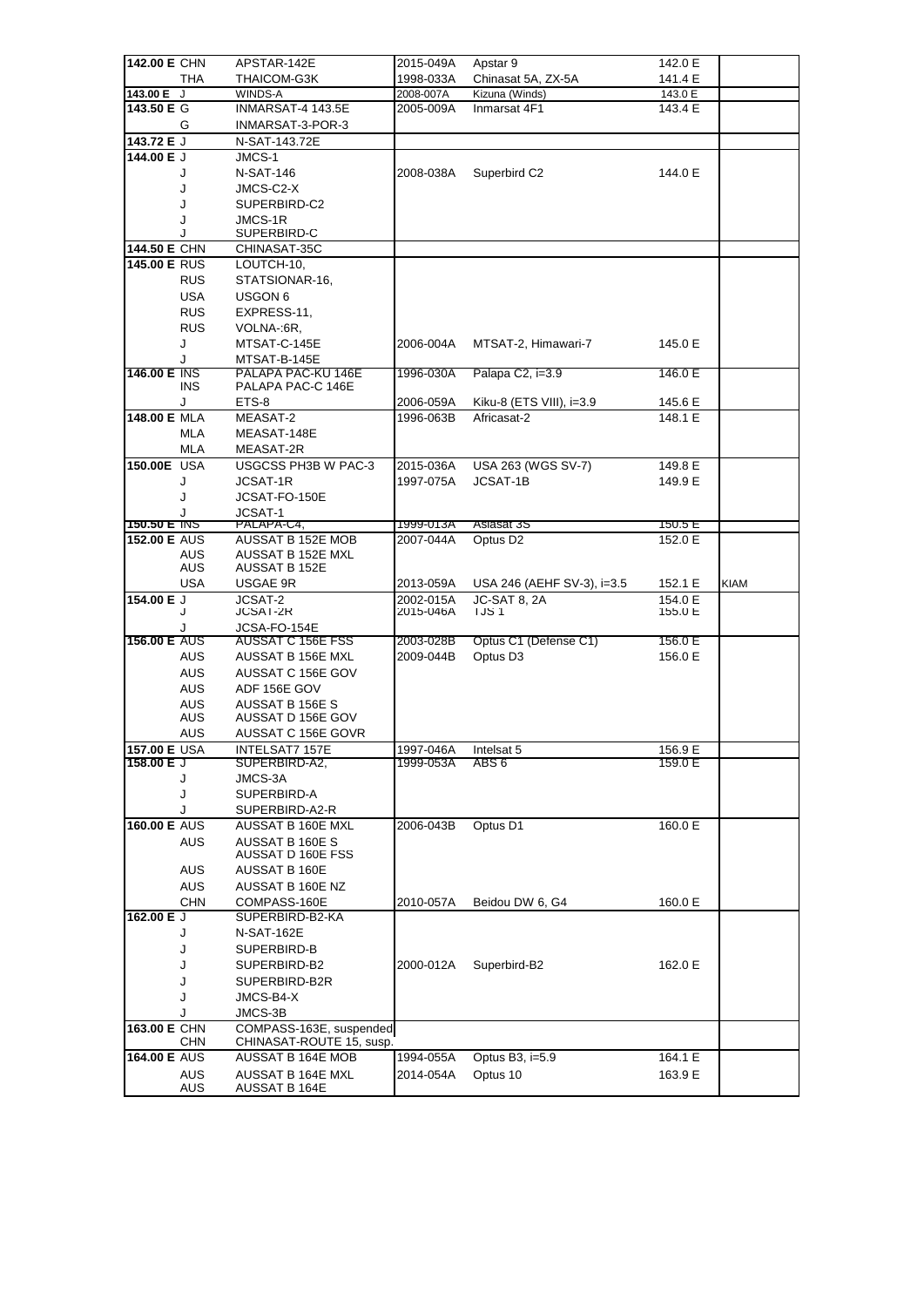| <b>166.00 E USA</b>       | USASAT-14H                                  | 2012-030A | Intelsat 19, IS 19                         | 166.1 E |             |
|---------------------------|---------------------------------------------|-----------|--------------------------------------------|---------|-------------|
| <b>RUS</b>                | PROGNOZ-6                                   |           |                                            |         |             |
| USA                       | USASAT-60B                                  |           |                                            |         |             |
| 167.00 E RUS              | VSSRD-2M                                    |           |                                            |         |             |
| <b>RUS</b>                | VSSRD-2                                     | 2011-074B | Luch-5A                                    | 166.9 E |             |
| <b>CHN</b>                | CTDRS-2-167E                                | 2011-032A | Tian Lian 1-02, i=0.8<br>Intelsat 8, PAS 8 | 166.9 E |             |
| 169.00 E USA              | USASAT-14G                                  | 1998-068A |                                            | 169.0 E |             |
| USA<br>171.00 E CHN       | USASAT-60J                                  |           |                                            |         |             |
| 172.00 E USA              | CTDRS-2-171E, suspended<br>FLTSATCOM- W PAC | 2005-052A |                                            | 171.9 E |             |
| USA                       | FLTSATCOM-C W PAC-1                         |           | Eutelsat 172A, GE-23                       |         |             |
| <b>USA</b>                | KASATCOM-5                                  |           |                                            |         |             |
| <b>USA</b>                | USASAT-14K                                  | 2000-001A | USA 148 (DSCS III F11), i=5.9              | 172.0 E | <b>KIAM</b> |
| <b>USA</b>                | USASAT-60A                                  | 1998-016A | USA 138 (UFO F8), i=6.9                    | 171.5 E | <b>KIAM</b> |
| 175.00 E USA              | <b>USGCSS PH3 W PAC</b>                     | 2007-046A | <b>USA 195 (WGS SV-1)</b>                  | 175.0 E |             |
| USA                       | <b>USGCSS PH3B W PAC</b>                    |           |                                            |         |             |
| USA                       | USGOVSAT-12                                 |           |                                            |         |             |
| 176.80 E CHN              | CTDRS-2-176.8E, suspended                   |           |                                            |         |             |
| 177.00 E USA              | <b>INTELSAT7 177E</b>                       |           |                                            |         |             |
| 177.50 E USA              | USGAE 4                                     |           |                                            |         |             |
| USA<br>178.00 E G         | MILSTAR 14<br><b>INMARSAT-3 POR-2</b>       | 1996-070A | Inmarsat $3-F3$ , i=1.6                    | 178.0 E |             |
| <b>180.00 E USA</b>       | USGCSS PH3B W PAC-2                         |           |                                            |         |             |
| <b>USA</b>                | USGCSS PH3 W PAC-2                          | 2015-042A | Inmarsat 5-F3                              | 179.6 E |             |
| <b>USA</b>                | <b>INTELSAT7 180E</b>                       |           |                                            |         |             |
| USA                       | <b>INTELSAT5 PAC3</b>                       | 2011-056A | Intelsat 18, IS-18                         | 179.9 E |             |
| 177,00 WHOL               | <b>INTELSAT IBS 183E</b>                    | 2012-061B | Yamal 300K                                 | 177.1 W |             |
| HOL.                      | INTELSAT5A 183E                             | 2002-015B | Astra 3A, i=2.1                            | 176.9 W |             |
| <b>USA</b>                | FLTSATCOM-C W PAC-2                         |           |                                            |         |             |
| <b>HOL</b>                | <b>INTELSAT8 183E</b>                       |           |                                            |         |             |
| USA                       | IRIS-8A                                     | 2012-009A | Muos 1, i=3.7                              | 177.0 W | <b>KIAM</b> |
| HOL                       | <b>INTELSAT5 183E</b>                       |           |                                            |         |             |
| <b>HOL</b>                | INTELSAT7 183E                              |           |                                            |         |             |
| HOL                       | <b>NSS-19</b>                               | 2009-008A | NSS <sub>9</sub>                           | 176.9 W |             |
| 174.00 WUSA               | TDRS 174 W                                  | 2002-055A | <b>TDRS 10</b>                             | 174.2 W |             |
|                           |                                             |           |                                            |         |             |
|                           |                                             | 2015-044A | Muos 4, i=4.9                              | 171.9 W | KIAM        |
| <b>171.00 WUSA</b>        | <b>TDRS WEST</b>                            | 2013-004A | <b>TDRS 11</b>                             | 171.4 W |             |
| <b>170,00 WRUS</b>        | TOR-5M                                      |           |                                            |         |             |
| <b>RUS</b>                | STATSIONAR-10A                              |           |                                            |         |             |
| <b>RUS</b><br><b>RUS</b>  | VOLNA-7<br>STATSIONAR-10                    |           |                                            |         |             |
| <b>RUS</b>                | GALS-4                                      |           |                                            |         |             |
| <b>RUS</b>                | TOR-5                                       |           |                                            |         |             |
| <b>168.00 WRUS</b>        | POTOK-3.                                    |           |                                            |         |             |
| <b>RUS</b>                | FOTON-3                                     |           |                                            |         |             |
| 167.50 WUSA               | <b>TDRS 167.5W</b>                          | 1991-054B | TDRS <sub>5</sub>                          | 167.5 W |             |
| 165.00 WUSA               | USGON-4                                     | 2000-024A | USA 149 (DSP F20), i=10.0                  | 165.6 W | <b>KIAM</b> |
| <b>164.20 WUSA</b>        | TDRS 164.2W                                 |           |                                            |         |             |
|                           |                                             | 2014-020A | USA 250 (NROL 67), i=3.5                   | 163.0 W | KIAM        |
| <b>160.00 WRUS</b>        | <b>ESDRN</b>                                |           |                                            |         |             |
| <b>159.00 WRUS</b>        | PROGNOZ-7                                   |           |                                            |         |             |
| 150.00 WUSA               | USGAE-10R                                   |           |                                            |         |             |
| 145.00 WUSA               | FLTSATCOM-C W PAC-3                         |           |                                            |         |             |
| USA                       | USGON-7                                     |           |                                            |         |             |
| <b>144.00 WUSA</b>        | USTRO-2                                     | 2014-027A | USA 252 (NROL-33) i=3.7                    | 144.1 W | <b>KIAM</b> |
| USA                       | USLL-PAC                                    |           |                                            |         |             |
| <b>USA</b>                | P92-6                                       |           |                                            |         |             |
| <b>USA</b><br>USA         | P-197-3<br>USCSID-W2                        |           |                                            |         |             |
| 142.00 WG                 | INMARSAT-2 POR EAST, susp                   |           |                                            |         |             |
| G                         | <b>INMARSAT-2 POR EAST, susp</b>            |           |                                            |         |             |
| 141.00 WUSA               | P 92.5                                      |           |                                            |         |             |
| USA                       | P-197-3                                     |           |                                            |         |             |
| USA                       | USLL-PAC2                                   |           |                                            |         |             |
| <b>USA</b>                | USTRO-3                                     |           |                                            |         |             |
| USA                       | USCID-W1                                    |           |                                            |         |             |
| 139.00 WUSA               | USASAT-22I                                  | 2000-081B | AMC-8 (GE 8)                               | 139.0 W |             |
|                           |                                             |           |                                            |         |             |
| 137.00 WUSA<br><b>USA</b> | USASAT-22J<br>USASAT-22G                    |           |                                            |         |             |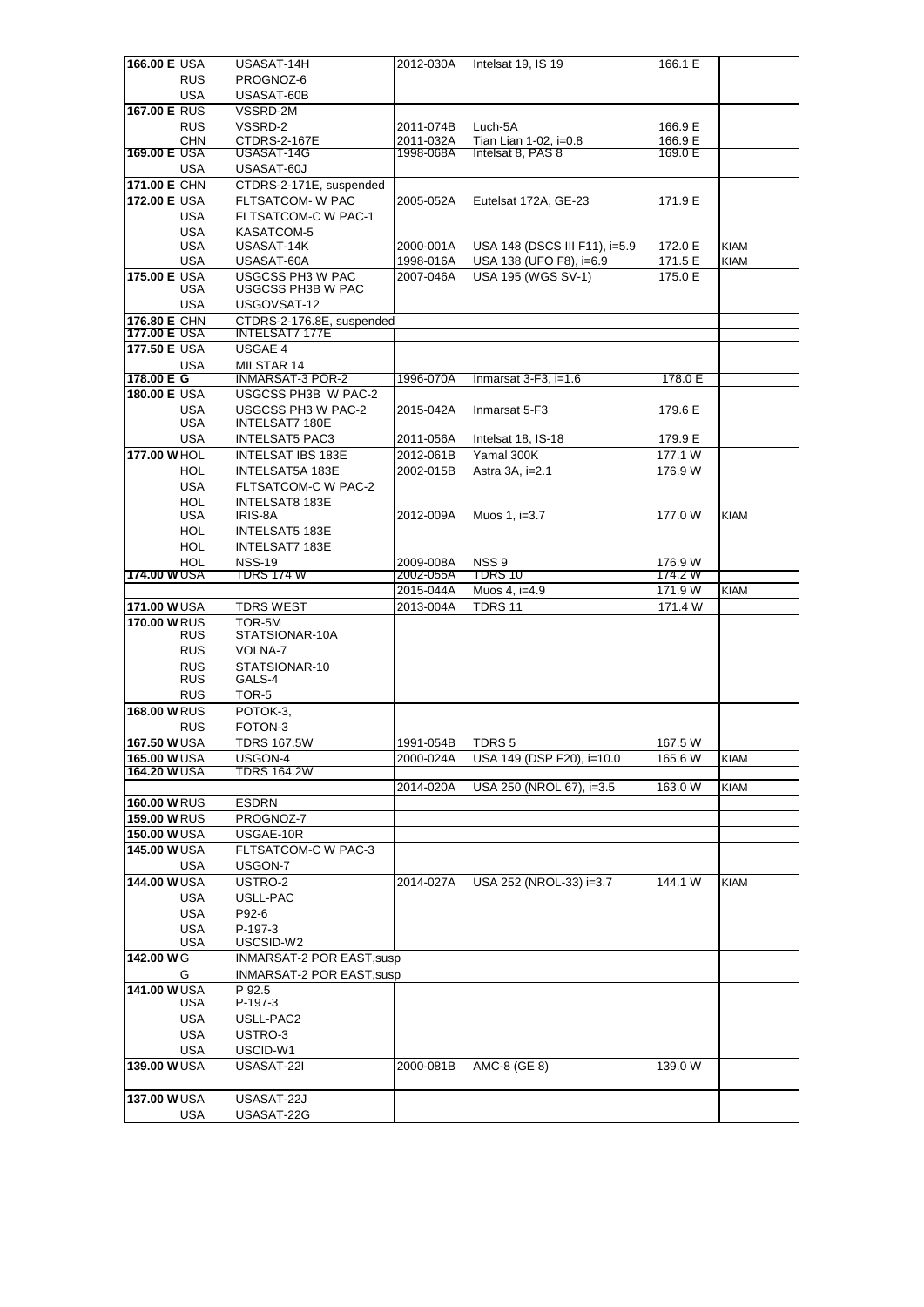| <b>135,00 WUSA</b>        | <b>GOES WEST</b>                                       |           |                                |         |             |
|---------------------------|--------------------------------------------------------|-----------|--------------------------------|---------|-------------|
| <b>USA</b>                | <b>USGCSS PH3B E PAC</b>                               | 2004-003A | AMC-10 (GE 10)                 | 135.0 W |             |
| <b>USA</b>                | USASAT-21A                                             | 2013-041A | USA 244 (WGS SV-6)             | 136.2 W |             |
| <b>USA</b>                | GOES-WEST-2                                            |           |                                |         |             |
| <b>USA</b>                | GOES-WEST-1                                            | 2010-008A | GOES <sub>15</sub>             | 134.8 W |             |
| <b>USA</b>                | USASAT-22K                                             | 2000-054B | AMC-7                          | 135.0 W |             |
| <b>USA</b>                | USGOVSAT-3R                                            |           |                                |         |             |
| 133.00 WUSA<br>USA        | USASAT-50B<br><b>LM RPS-133W</b>                       | 2005-041B | Galaxy 15                      | 133.0 W |             |
| <b>USA</b>                | USASAT-22A                                             |           |                                |         |             |
| <b>USA</b>                | USASAT-35Y                                             |           |                                |         |             |
| <b>131.00 WUSA</b>        | USASAT-22H                                             | 2004-017A | AMC-11 (GE-11)                 | 131.0W  |             |
| USA                       | USASAT-35A<br><b>USGCSS PH3 E PAC-2</b>                | 2003-008A | USA 167 (DSCS III F-13), i=3.7 | 130.1 W |             |
| <b>130.00 WUSA</b><br>USA | USGCSS PH3B E PAC-2                                    |           |                                |         | <b>KIAM</b> |
| 129.00 WUSA               | USASAT-24N                                             | 1996-054A | AMC-11 (GE-11)                 | 129.1 W |             |
| CAN                       | CAN-BSS7 TTC                                           | 2003-013B | Galaxy 12                      | 129.0 W |             |
|                           |                                                        | 2008-062A | Ciel 2                         | 128.8 W |             |
| 128.00 WUSA               | ASC-1                                                  |           |                                |         |             |
| <b>127.00 WUSA</b>        | USASAT-50A                                             | 2003-044A | Galaxy 13, Horizons-1          | 127.0 W |             |
| <b>USA</b><br>J           | USNN-3<br><b>N-SAT-127W</b>                            | 2001-046A | USA 162 (SDS 3F3), i=8.4       | 127.1 W | <b>KIAM</b> |
| USA                       | USASAT-35C                                             |           |                                |         |             |
| USA                       | USASAT-240                                             |           |                                |         |             |
| 125.00 WUSA               | USASAT-22B                                             | 2005-030A | Galaxy 14                      | 125.1 W |             |
| <b>USA</b>                | USASAT-35D                                             | 2008-038B | <b>AMC-21</b>                  | 124.9 W |             |
| G                         | AM-SAT 125W                                            |           |                                |         |             |
| USA                       | USASAT-50C                                             |           |                                |         |             |
| 123.00 WUSA               | USASAT-24P                                             | 2008-024A | Galaxy-18                      | 122.9 W |             |
| <b>USA</b>                | USASAT-35E                                             |           |                                |         |             |
| USA<br>121.00 WUSA        | USASAT-60H<br>USASAT-31G                               | 2003-034A | Galaxy-23                      | 121.1 W |             |
| <b>USA</b>                | USASAT-23G                                             |           |                                |         |             |
| <b>PNG</b>                | PACSTAR-L4                                             |           |                                |         |             |
| 120.00 WUSA               | MILSTAR 6                                              | 2003-012A | USA 169 (Milstar-2 F4), i=6.6  | 120.0 W | KIAM        |
| 119.00 WUSA               | USABSS-10                                              | 2004-016A | DirecTV-7S                     | 119.1 W |             |
| USA                       | USABSS-7                                               |           |                                |         |             |
| 118.70 W CAN              | ANIK E-D                                               | 2004-016A | DirecTV 7S                     | 119.1 W |             |
| CAN                       | CANSAT KA-SX                                           | 2007-009A | Anik F3                        | 118.7 W |             |
| CAN                       | <b>CANSAT KA-5</b>                                     | 2002-006A | EchoStar 7                     | 118.8 W |             |
| CAN                       | CANSAT-18                                              | 2010-010A | Echostar 14                    | 118.9 W |             |
| 116.80 W MEX              | MORELOS-2                                              |           |                                |         |             |
| MEX                       | SATMEX <sub>8</sub>                                    | 2013-012A | Satmex 8, Eutelsat 117W A      | 116.8 W |             |
| MEX                       | MEXSAT 116.8 KU EXT, sus.<br>MEXSAT 116.8 L-CEXT-X,su. |           |                                |         |             |
| MEX<br><b>116.15 WUSA</b> |                                                        | 2013-058A | Sirius FM-6                    | 116.1 W |             |
| 115.00 W USA              | USASAT-28G                                             | 2006-049A | XM-4 (Blues)                   | 115.2 W |             |
| G                         | IOMSAT-11A                                             | 2011-051A | Viasat-1                       | 115.1 W |             |
| 114.90 W CAN              | CANSAT-17                                              | 2015-010B | Eutelsat 115West B             | 114.9 W |             |
| MEX                       | MEXSAT 114.9L-CEXT-X                                   | 2012-075B | Mexsat 3                       | 114.8 W |             |
| MEX                       | MEXSAT 114.9 KU EXT                                    |           |                                |         |             |
| MEX                       | MEXSAT-114.9C-KU                                       |           |                                |         |             |
| 113.00 W MEX              | SATMEX-7                                               | 2006-020A | Eutelsat 113 West A, Satmex 6  | 113.0 W |             |
| MEX                       | SOLDARIDAD 2, suspended                                |           |                                |         |             |
| MEX                       | MEXSAT 113 KU EXT, susp.<br>MORELOS <sub>1</sub>       |           |                                | 113.1 W |             |
| MEX<br>MEX                | SOLIDARIDAD 2MA, susp.                                 | 2015-056A | Morelos 3                      |         |             |
| MEX                       | SOLIDARIDAD 2M                                         |           |                                |         |             |
|                           |                                                        | 1997-065A | USA 134 (DSCS III F10), i=8.2  | 111.9 W | <b>KIAM</b> |
| 111.10 W CAN              | CANSAT KA-4                                            | 2009-035A | Terrestar 1, i=5.22            | 111.1 W |             |
| CAN                       | ANIK E-B                                               | 2004-027A | Anik F <sub>2</sub>            | 111.1 W |             |
| CAN                       | CANSAT-24                                              | 2006-054A | Wildblue 1                     | 111.2 W |             |
| CAN<br>110.20 WUSA        | ANIK F-2<br>USABSS-6                                   | 2002-023A | DirecTV 5 (Tempo 1)            | 110.2 W |             |
| <b>110.00 WUSA</b>        | USABSS-5                                               | 2006-003A | Echostar 10                    | 110.2 W |             |
|                           |                                                        | 2008-035A | Echostar 11                    | 110.0 W |             |
| 107.30 WUSA               | LM-RPS-107.3W                                          | 2012_035A | Echostar 17                    | 107.1 W |             |
| CAN                       | ANIK E-A                                               | 2000-076A | Anjk F1                        | 107.3 W |             |
| CAN                       | ANIK F1                                                | 2013-014A | Anik G1                        | 107.3 W |             |
| <b>CAN</b>                | CANSAT-34                                              | 2005-036A | Anik F1R                       | 107.3 W |             |
|                           |                                                        | 1996-023A | MSAT M1, $i=6.3$               | 107.6 W |             |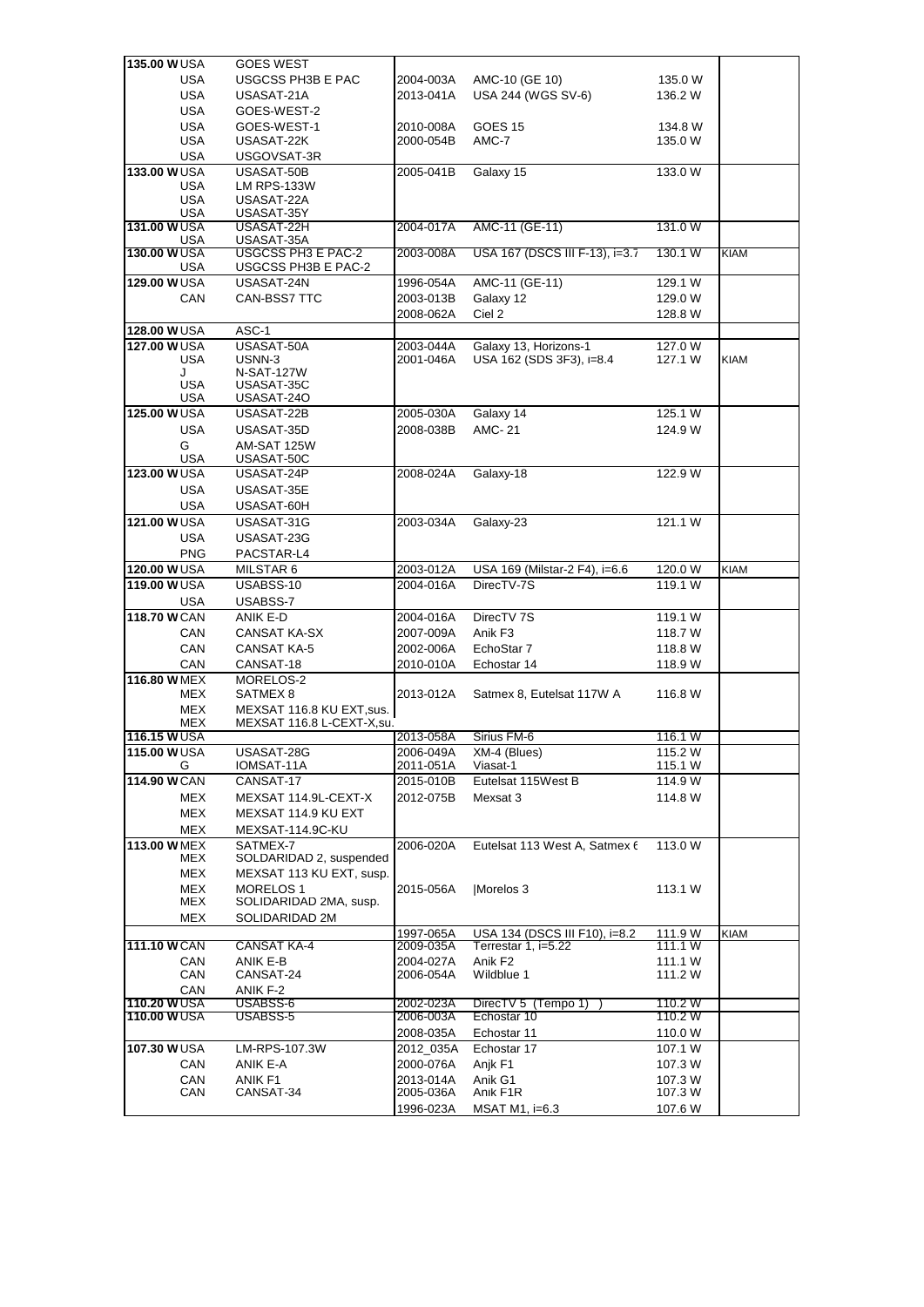| 106.50 W CAN               |                   | MSAT, suspended             | 2006-054B | <b>AMC-18</b>                  | 104.9 W         |             |
|----------------------------|-------------------|-----------------------------|-----------|--------------------------------|-----------------|-------------|
| 105.00 WUSA                |                   | FLTSATCOM-C E PAC-1         | 1995-057A | USA 114 (UFO F6), i=8.6        | 105.2 W         | <b>KIAM</b> |
|                            | USA               | USASAT-35G                  | 2004-041A | <b>AMC-15</b>                  | 105.1 W         |             |
|                            | USA               | USASAT-23H                  | 1978-062A | GOES 3                         | 104.3 W         |             |
|                            | USA               | USASAT-31K                  | 2009-033A | GOES 14                        | 104.7 W         |             |
|                            | G                 | <b>GIBSAT A1</b>            |           |                                |                 |             |
|                            | <b>USA</b>        | ATS-5                       |           |                                |                 |             |
| 103.00 WUSA                |                   | USASAT-24F                  | 1995-019A | AMSC-1                         | 103.4 W         |             |
|                            | USA               | USASAT-31L                  | 2005-015A | Spaceway 1                     | 102.9 W         |             |
|                            | <b>USA</b>        | USASAT-35H                  | 2011-035A | SES-3                          | 103.0 W         |             |
|                            | CAN               | CAN-BSS19                   | 2007-032A | DirecTV 10                     | 102.9 W         |             |
| 102.80 WUSA                |                   | USASAT-70W                  | 2009-075A | DirecTV 12                     | 102.8 W         |             |
|                            |                   |                             | 2015-026A | DirecTV 15                     | 102.8 W         |             |
| 101.20 WUSA                |                   | USABSS-1                    | 2010-061A | Skyterra A                     | 101.4 W         |             |
|                            |                   |                             | 2001-052A | DirecTV-4S                     | 101.2 W         |             |
| 101.00 WUSA                |                   | MCS-1                       | 2010-016A | SES-1                          | 101.0 W         |             |
|                            | <b>USA</b>        | USASAT-31M                  |           |                                |                 |             |
|                            | <b>USA</b>        | USASAT-35I                  | 2006-043A | DirecTV-9S                     | 101.1 W         |             |
|                            | <b>USA</b>        | MSV-1A                      |           |                                |                 |             |
|                            | <b>USA</b>        | USABSS-21                   |           |                                |                 |             |
|                            | <b>USA</b>        | ACS-1                       |           |                                |                 |             |
|                            | <b>USA</b>        | USASAT-7D                   |           |                                |                 |             |
| 100.80 WUSA                |                   | USABSS-2                    | 2005-019A | DirecTV-8                      | 100.8 W         |             |
| 100.00 WUSA                |                   | FLTSATCOM E PAC             |           |                                |                 |             |
|                            | <b>USA</b>        | FLTSATCOM-C E PAC-2         | 1995-003A | USA 108, UFO F4, i=9.2         | 99.7 W          | <b>KIAM</b> |
|                            | USA               | IRIS-2A                     | 2013-036A | Muos 2. i=4.2                  | 99.9 W          | <b>KIAM</b> |
| 99.20 W USA                |                   | USASA1-70V                  | 2008-013A | Direc IV-11                    | 99.2 W          |             |
|                            |                   |                             | 2014-078B | DirecTV-14                     | 99.2 W          |             |
| 99.00 W USA                |                   | USASAT-24J                  | 2006-023A | Galaxy 16                      | 99.0 W          |             |
|                            | USA               | USASAT-31N                  | 2005-046B | Spaceway 2                     | 99.1 W          |             |
|                            | <b>USA</b>        | USASAT-35J                  |           |                                |                 |             |
|                            | <b>USA</b>        | USASAT-60G                  |           |                                |                 |             |
| 98.00 W G                  |                   | <b>INMARSAT-3 AOR WEST3</b> |           |                                |                 |             |
|                            | G                 | INMARSAT-4 98W              | 2008-039A | Inmarsat 4F3, i=3.0            | 98.0 W          |             |
|                            | G                 | INMARSAT-4A 98W             |           |                                |                 |             |
| 97.00 W USA                |                   | USASAT-24D                  | 2008-045A | Galaxy 19                      | 97.0W           |             |
|                            | USA               | USASAT-35K                  |           |                                |                 |             |
| 96.80 W USA                |                   | USOBO-2                     | 1991-080B | USA 75 (DSP F16), i=14.9       | 96.7 W          | <b>KIAM</b> |
| 96.00 W USA                |                   | USASAT-28L                  | 2009-034A | Sirius FM5                     | 96.0 W          |             |
|                            |                   |                             | 2000-038A | Echostar 6, i=2.4              | 96.3 W          |             |
| 95.00 W USA                |                   | USASAT-24L                  | 2003-030A | Galaxy 3C                      | 95.0 W          |             |
|                            | <b>USA</b>        | USASAT-35L                  | 2007-036A | Spaceway 3                     | 95.0 W          |             |
|                            | G                 | UKSAT-10                    | 2014-062A | Intelsat IS 30                 | 95.0 W          |             |
|                            | <b>USA</b>        | USASAT-700                  |           |                                |                 |             |
|                            | USA               | USASAT-60F                  |           |                                |                 |             |
|                            | <b>USA</b>        | USASAT-23F                  |           |                                |                 |             |
|                            | USA               | COMSTAR D-2                 |           |                                |                 |             |
| 93.00 W USA                |                   | USASAT-24S                  | 1997-026A | Galaxy 25                      | 93.1 W          |             |
|                            | <b>USA</b>        | USASAT-35M                  |           |                                |                 |             |
|                            | G                 | ICO-G                       | 2008-016A | $ICOG1, i=4.2$                 | 92.9 W          |             |
| 92.00 W B                  |                   | SBTS B4                     | 1998-070A | Eutelsat 115 West              | 92.2 W          |             |
|                            |                   |                             | 1998-006A | Brasilsat B3, i=2.3            | 92.0 W          |             |
| 91.10 W CAN<br>91.00 W USA |                   | CAN-BSS2 TTAC<br>USASAT-24K | 2012-026A | Nimig 6                        | 91.1 W<br>91.0W |             |
|                            | <b>USA</b>        |                             | 2007-016B | Galaxy 17                      |                 |             |
|                            |                   | USASAT-60E<br>USASAT-9A     |           |                                |                 |             |
|                            | <b>USA</b><br>USA | USASAT-35N                  |           |                                |                 |             |
|                            | CAN               | CANSAT-30, suspended        |           |                                |                 |             |
| 90.00 W USA                |                   | MILSTAR 1                   | 1995-060A | USA 115 (Milstar DFS-2), i=12. | 90.0 W          | <b>KIAM</b> |
|                            | <b>USA</b>        | USGAE-1                     |           |                                |                 |             |
| 89.00 W USA                |                   | USASAT-24E                  | 2005-022A | Gaalaxy 28                     | 89.1 W          |             |
|                            | USA               | USASAT-31S                  |           |                                |                 |             |
|                            | <b>USA</b>        | USASAT-35O                  |           |                                |                 |             |
| 87.00 W USA                |                   | USASAT-24T                  | 2011-049A | <b>SES-2</b>                   | 87.0 W          |             |
|                            | USA               | USASAT-35P                  | 2013-075A | Tupac Katari, TKSat 1          | 87.2 W          |             |
| 86.50 W CAN                |                   | CAN-BSS9                    | 1999-027A | Nimig 1                        | 86.6 W          |             |
| 85.20 W USA                |                   | USASAT-28K                  | 2010-053A | XM -5                          | 85.2 W          |             |
| 85.10 W USA                |                   | USASAT-28F                  | 2005-008A | XM-Radio3 (Rhytm)              | 85.1 W          |             |
|                            |                   |                             |           |                                |                 |             |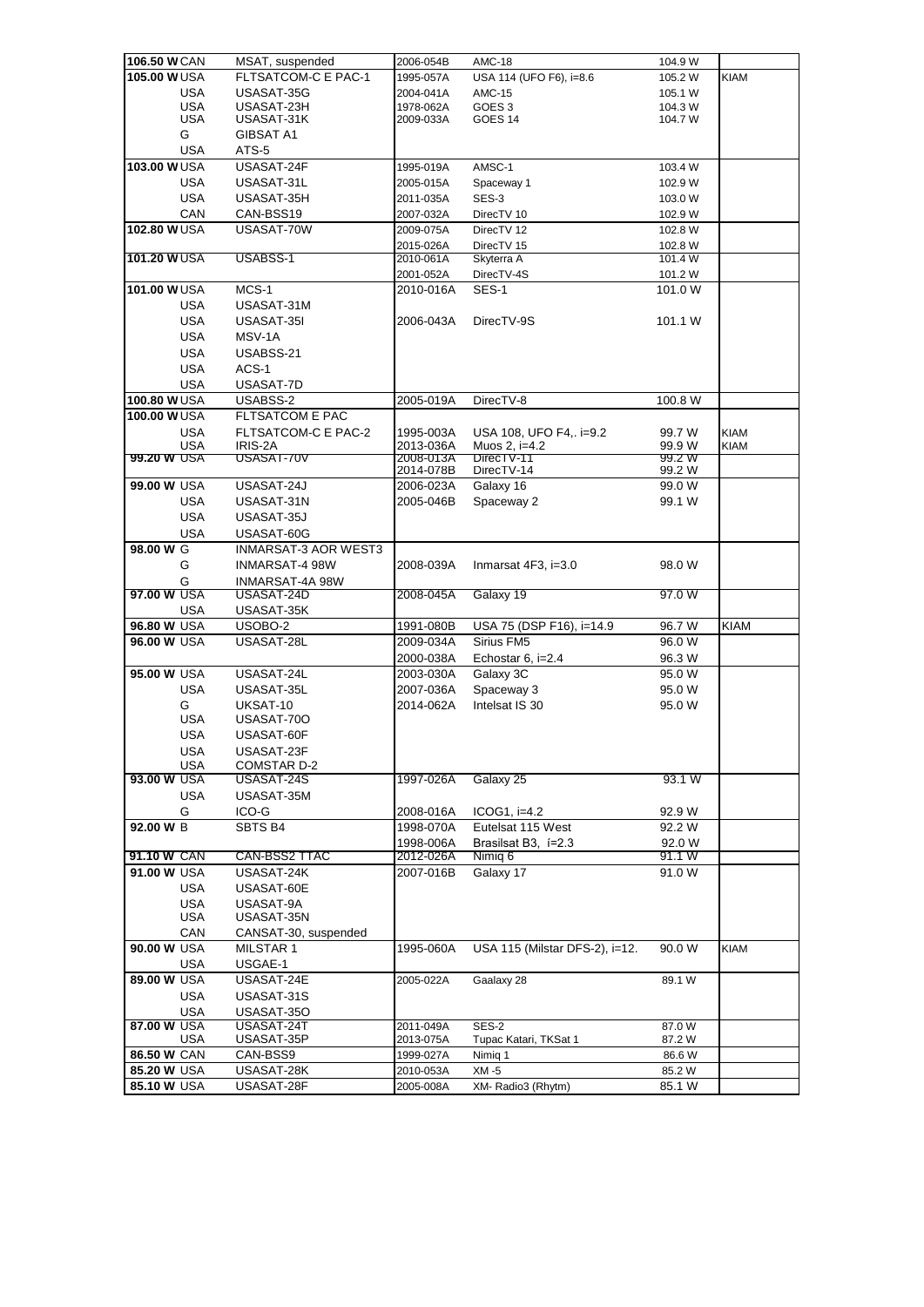| 85.00 W USA |            | USASAT-35Q                                   | 2004-048A | <b>AMC 16</b>                 | 85.0 W              |      |
|-------------|------------|----------------------------------------------|-----------|-------------------------------|---------------------|------|
|             | <b>USA</b> | USASAT-24U                                   |           |                               |                     |      |
|             | <b>USA</b> | USASAT-31U                                   |           |                               |                     |      |
|             | <b>USA</b> | USASAT-9C                                    |           |                               |                     |      |
| 84.00 W B   |            | <b>B-SAT P</b>                               | 2000-046A | <b>Brasilsat B4</b>           | 84.0 W              |      |
|             |            |                                              | 2000-007A | Hispasat 1C                   | 83.9 W              |      |
| 83.00 W USA |            | USASAT-24V                                   |           |                               |                     |      |
|             | <b>USA</b> | USASAT-35R                                   | 2003-024A | AMC-9, (GE 12)                | 83.0 W              |      |
| 82.00 W CAN |            | <b>CANSAT KA-3</b>                           | 2008-044A | Nimig 4                       | 82.1 W              |      |
|             | CAN        | <b>CANSAT KA-3</b>                           |           |                               |                     |      |
|             | CAN        | CAN-BSS1 TTAC                                |           |                               |                     |      |
| 81.00 W ARG |            | P-P-SAT-1                                    | 1997-002A | GE 2, AMC-2,                  | 80.9W               |      |
|             |            |                                              | 1998-037A | Intelsat 805                  | 80.8 W              |      |
|             |            |                                              | 2015-054B | Arsat 2                       | 80.9 W              |      |
| 79.00 W USA |            | <b>TDRS CENTRAL</b>                          | 2015-026B | SkyMexico-1                   | $\overline{78.9}$ W |      |
|             | <b>USA</b> | TDRS-C2                                      |           |                               |                     |      |
|             | <b>USA</b> | USASAT-24W                                   |           |                               |                     |      |
|             | <b>USA</b> | USASAT-35T                                   |           |                               |                     |      |
| 78.00 W URG |            | <b>VENESAT-1</b>                             | 2008-055A | Venesat-1, Simon Bolivar      | 78.0 W              |      |
| 77.00 W USA |            | USASAT-24Q                                   | 1995-073A | EchoStar 1                    | 77.2 W              |      |
|             |            |                                              | 2002-039A | EchoStar 8                    | 76.9 W              |      |
|             |            |                                              | 2011-054A | QuetzSat-1                    | 77.0W               |      |
|             |            |                                              | 2010-060A | Intelwsat 16                  | 76.2 W              |      |
| 75.00 W B   |            | <b>B-SAT-S</b>                               | 2012-062A | Star One C3                   | 75.0 W              |      |
|             | В          | SISCOMIS-4                                   |           |                               |                     |      |
|             | <b>USA</b> | <b>GOES EAST-2</b>                           | 2006-018A | Goes 13                       | 74.5 W              |      |
|             | <b>USA</b> | GOES-EAST-1                                  |           |                               |                     |      |
|             | B          | B-SAT-1S                                     |           |                               |                     |      |
|             | <b>USA</b> | GOES-EAST                                    |           |                               |                     |      |
| 72.00 W ARG |            | NAHUEL-C                                     |           |                               | 72.7 W              |      |
|             |            |                                              | 2009-050A | Nimig 5                       |                     |      |
|             | USA        | USASAT-35W                                   | 2000-067A | GE 6, AMC-6                   | 72.0 W              |      |
|             |            |                                              | 2014-062B | Arsat 1                       | 71.8 W              |      |
| 70.00 W B   |            | SBTS C1                                      | 2008-018B | Star One C2                   | 70.0 W              |      |
|             | В          | B-SAT-1C                                     | 2015-034B | Star One C4                   | 70.0 W              |      |
|             | B          | SISCOMIS-3                                   |           |                               |                     |      |
|             | В          | SBTS B1                                      |           |                               |                     |      |
| 68.00 W USA |            | MILSTAR 8                                    | 2010-039A | USA 214 (AEHF 1), i=1.1       | 68.2 W              | KIAM |
|             | B          | B-SAT-1J, suspended                          |           |                               |                     |      |
|             | <b>USA</b> | USGAE-7M                                     |           |                               |                     |      |
| 67.50 W HOL |            | NSS-83A, suspended                           |           |                               |                     |      |
|             |            | 67.00 W CLM/ASA SIMON BOLIVAR 2              | 1999-060A | <b>GE 4, AMC-4</b>            | 67.0 W              |      |
|             |            |                                              | 1997-050A | AMC-3, GE-3                   | 67.0 W              |      |
| 65.00 W B   |            | SISCOMIS-2                                   | 2007-056A | Star One C 1                  | 65.0W               |      |
|             | B          | B-SAT-R                                      |           |                               |                     |      |
| 63.00 W B   |            | <b>B-SATE</b>                                | 1995-016A | Brasilsat B2, , i=5.7         | 63.2 W              |      |
|             | В          | <b>B-SATI</b>                                | 2011-021A | Telstar 14 (Estrela do Sul 2) | 63.0 W              |      |
| 62.00 W USA |            | TDRS 62W                                     | 1988-091B | TDRS West, i=14.5             | 61.9 W              |      |
|             |            |                                              | 1997-059A | Echostar 3                    | 61.8 W              |      |
| 61.50 W USA |            | USABSS-8                                     | 2010-034A | Echostar 15                   | 61.7 W              |      |
|             | USA        | USABSS-17                                    | 2012-065A | Echostar 16                   | 61.5 W              |      |
|             |            |                                              | 2003-033A | Rainbow 1, Echostar 12        | 61.4 W              |      |
| 61.00 W B   |            | B-SAT-Q                                      | 2009-054A | Amazonas 2                    | 61.0 W              |      |
|             | В          | SBTS-B3                                      | 2013-006A | Amazonas 3                    | 61.0 W              |      |
|             | <b>USA</b> | USMB-1                                       |           |                               |                     |      |
|             | В          | B-SAT-1Q                                     | 2014-001A | Amazonas 4A                   | 61.0W               |      |
| 60.00 W USA |            | GOES 60W                                     |           |                               |                     |      |
| 58.00 W USA |            | USASAT-25G                                   | 2012-045A | Intelsat 21                   | 58.0W               |      |
|             | <b>USA</b> | USASAT-26G                                   |           |                               |                     |      |
|             | <b>USA</b> | USASAT-26G-3                                 |           |                               |                     |      |
| 55.50 W USA |            |                                              |           |                               |                     |      |
|             |            | INTELSAT7 304.5E, susp.                      |           |                               |                     |      |
|             | <b>USA</b> | INTELSAT8 304.5E                             | 2015-039A | Intelsat 34                   | 55.5 W              |      |
|             | <b>USA</b> | INTELSAT9-304.5E                             | 2004-031A | Amazonas 1                    | 55.4 W              |      |
|             |            |                                              |           | Inmarsat 5 F2                 | 55.0 W              |      |
| 55.00 W G   |            | INMARSAT-2 AOR WEST                          | 2015-005A |                               |                     |      |
| 54.00 W G   | G          | INMARSAT-GSO-2J<br><b>INMARSAT-AOR WEST2</b> | 1997-027A | Inmarsat 3-F4, i=4.1          | 54.1 W              |      |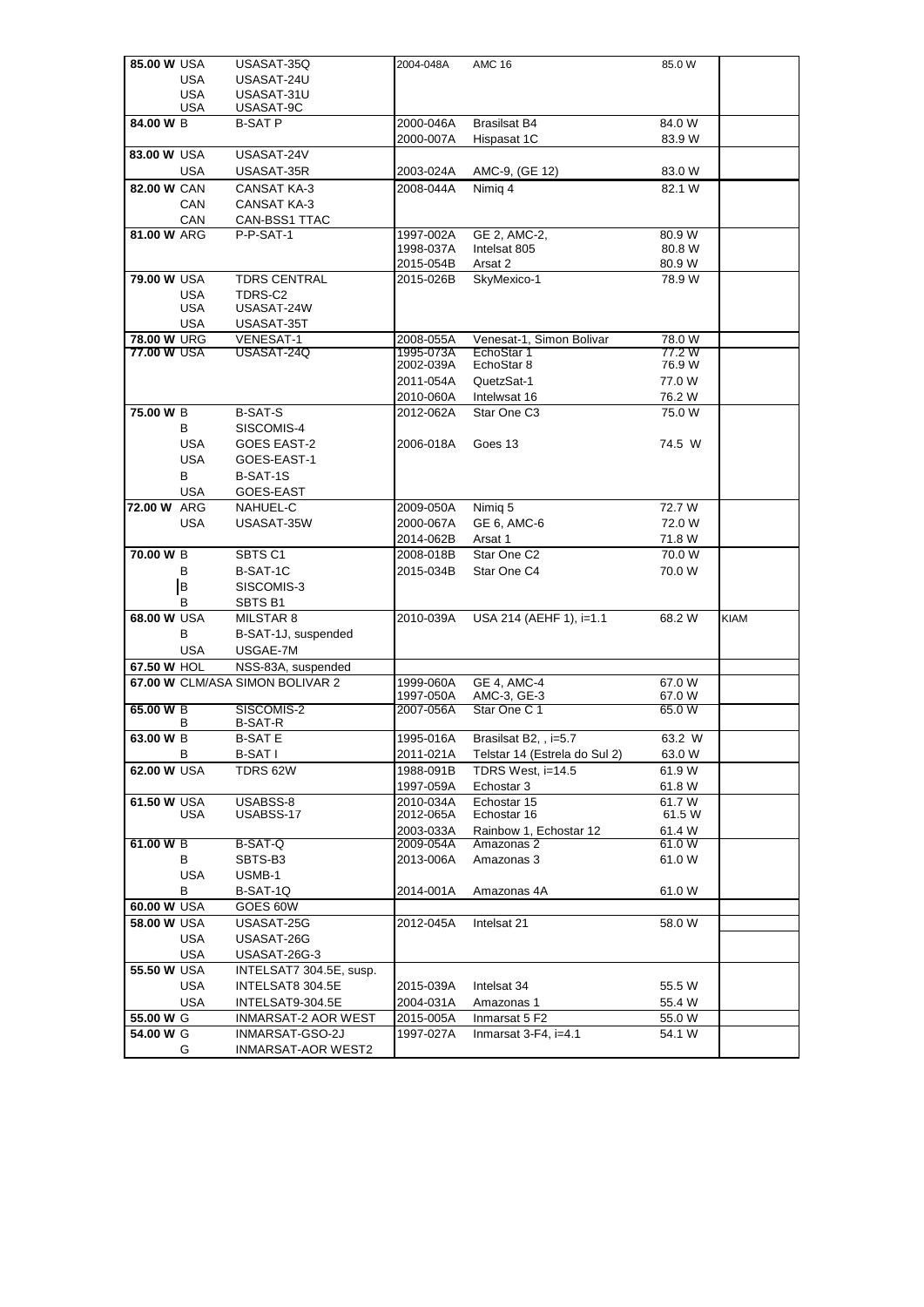|                          | 53.00 W USA              | INTELSAT8 307E, suspended 2013-024A          |           | USA 243 (WGS SV-5)             | 52.5 W |             |
|--------------------------|--------------------------|----------------------------------------------|-----------|--------------------------------|--------|-------------|
|                          | USA                      | INTELSAT9 307E, suspended                    |           |                                |        |             |
|                          | <b>USA</b>               | INTELSAT7-307E                               | 2012-057A | Intelsat 23                    | 53.0 W |             |
|                          | <b>USA</b>               | INTELSAT IBS 307E., suswp.                   |           |                                |        |             |
|                          | G                        | INMARSAT GSO-2L                              |           |                                |        |             |
| 52.50 W USA              |                          | <b>USGCSS PH3B W ATL</b>                     |           |                                |        |             |
|                          | USA                      | USGOVSAT-6R                                  |           |                                |        |             |
| 50.00 W USA              |                          | <b>INTELSAT7 310E</b>                        | 2000-072A | PAS 1R, Intelsat 1R            | 50.0 W |             |
|                          | USA                      | INTELSAT9 310E                               |           |                                |        |             |
|                          | <b>USA</b>               | INTELSAT10310E                               |           |                                |        |             |
|                          | <b>USA</b>               | USASAT-550                                   |           |                                |        |             |
| 49.40 W USA              |                          | USOBO <sub>3</sub>                           |           |                                |        |             |
| 49.00 W USA              |                          | TDRS 49W                                     | 1994-084  | USA 107 (DSP F16), i=13.8      | 49.0 W | <b>KIAM</b> |
| 48.00 W B                |                          | B-SAT-1W                                     | 1999-033A | Astra 1H                       | 47.8 W |             |
|                          |                          |                                              | 1998-014A | <b>NSS 806</b>                 | 47.6 W |             |
| 47.00 W G                |                          | GIBSAT-8B                                    | 1994-070A | Aastra 1D                      | 47.3 W |             |
| 46.00 W USA              |                          | TDRS 46W                                     | 1993-003B | TDRS 6, i='13.0                | 45.8 W |             |
| 45.00 W USA              |                          | USASAT-13I                                   | 2009-064A | Intelsat IS-14                 | 45.0 W |             |
|                          | <b>USA</b>               | USASAT-25D                                   |           |                                |        |             |
|                          | USA                      | USASAT-60I                                   |           |                                |        |             |
| 43.00 W USA              |                          | USASAT-25C                                   | 2007-044B | Intelsat IS-11                 | 43.0 W |             |
|                          | <b>USA</b>               | USASAT-26C                                   | 2000-043A | PAS 9 Intelsat 9, $i=1.7$      | 43.1 W |             |
|                          | <b>USA</b>               | USASAT-55F                                   |           |                                |        |             |
|                          | <b>USA</b>               | USASAT-50D                                   |           |                                |        |             |
| 42.50 W USA              |                          | <b>USGCSS PH3B MID-ATL</b>                   | 2003-040A | USA 170 (DSCS III F4), i=2.8   | 42.3 W | <b>KIAM</b> |
|                          | USA                      | USGCSS PH3 MID-ATL                           |           |                                |        |             |
| 41.00 W USA              |                          | <b>TDRS-EAST-ISS</b>                         |           |                                |        |             |
|                          | <b>USA</b>               | <b>TDRS-EAST</b>                             | 2014-004A | TDRS 12, i=6.7                 | 41.3 W |             |
| 40.00 W HOL              |                          | INTELSAT K 319.5E                            | 2013-026A | SES-6                          | 40.5 W |             |
|                          | <b>HOL</b><br><b>HUL</b> | INTELSAT5A 319.5E<br><b>INTELSA18 319.5E</b> |           |                                |        |             |
|                          | HOL                      | INTELSAT7 319.5E                             |           |                                |        |             |
|                          | HOL                      | INTELSAT IBS 319.5E                          |           |                                |        |             |
|                          | <b>HOL</b>               | <b>NSS-18</b>                                |           |                                |        |             |
|                          | <b>HOL</b>               | <b>NSS-35</b>                                |           |                                |        |             |
|                          | HOL                      | <b>NSS-57</b>                                |           |                                |        |             |
| 38.90 W G                |                          | DJCF-2A                                      | 1994-009A | USA 99 (Milstar DFS-1), i=11.3 | 38.9 W |             |
|                          | USA                      | USGAE-17R                                    | 2001-018A | XM-1 (Roll)                    | 39.0 W |             |
| 38.00 W                  | <b>USA</b>               | USGON-5                                      |           |                                |        |             |
| 37.50 W USA              |                          | USASAT-26A                                   | 2009-009A | Telstar 11 N                   | 37.6 W |             |
|                          | <b>USA</b>               |                                              |           |                                |        |             |
|                          |                          | USASAT-26A1                                  | 2005-003A | NSS 10 (AMC 12)                | 37.4 W |             |
|                          | <b>USA</b>               | USASAT 25A                                   |           |                                |        |             |
| 36.00 W E                |                          | HISPASAT 2A 36W, susp.                       |           |                                |        |             |
| 36.00 W USA              |                          | INTELSAT6 325.5E                             | 2002-016A | Intelsat 903                   | 34.5 W |             |
|                          | <b>USA</b>               | INTELSAT7 325.5E                             |           |                                |        |             |
|                          | <b>USA</b>               | INTELSAT8 325.5E                             |           |                                |        |             |
|                          | <b>USA</b>               | INTELSAT9 325.5E                             |           |                                |        |             |
| 34.00 W G                |                          | SKYNET-4D                                    | 2001-005B | Skynet 4F, i=7.7               | 34.1 W |             |
|                          | G                        | SKYNET-4M                                    |           |                                |        |             |
|                          | G                        | SKYNET-5A                                    |           |                                |        |             |
| 33.50 W G                |                          | UKDIGISAT-3                                  | 2010-065A | HYLAS-1                        | 33.5 W |             |
|                          | G                        | UKDIGISAT-4A TT&C                            |           |                                |        |             |
| 31.50 W USA              |                          | INTELSAT9 328.5E                             |           |                                |        |             |
|                          | USA                      | INTELSAT8 328.5E                             | 2008-034A | Protostar 1, Intelsat 25       | 31.5 W |             |
| 30.40 W USA<br>30.00 W E |                          | USDKH <sub>2</sub><br>HISPASAT-2A KU         | 2002-044A | Hispasat 1D                    | 30.0 W |             |
|                          | E                        | HISPASAT-2D KU                               | 2010-070A | Hispasat 1E                    | 30.0 W |             |
|                          | Е                        | HISPASAT-2C3 KU                              | 2006-007A | Spainsat                       | 30.0 W |             |
|                          | Е                        | HISPASAT-1DKU                                |           |                                |        |             |
|                          | USA                      | USGGR-3                                      |           |                                |        |             |
|                          | E                        | HISPASAT-1                                   |           |                                |        |             |
|                          | E                        | HISPASAT-2B KU                               |           |                                |        |             |
|                          | E                        | HISPASAT-2AKA                                |           |                                |        |             |
|                          | USA                      | USMB-2                                       |           |                                |        |             |
|                          | <b>USA</b>               | USCID-E4                                     |           |                                |        |             |
|                          | E                        | HISPASAT-2AX                                 |           |                                |        |             |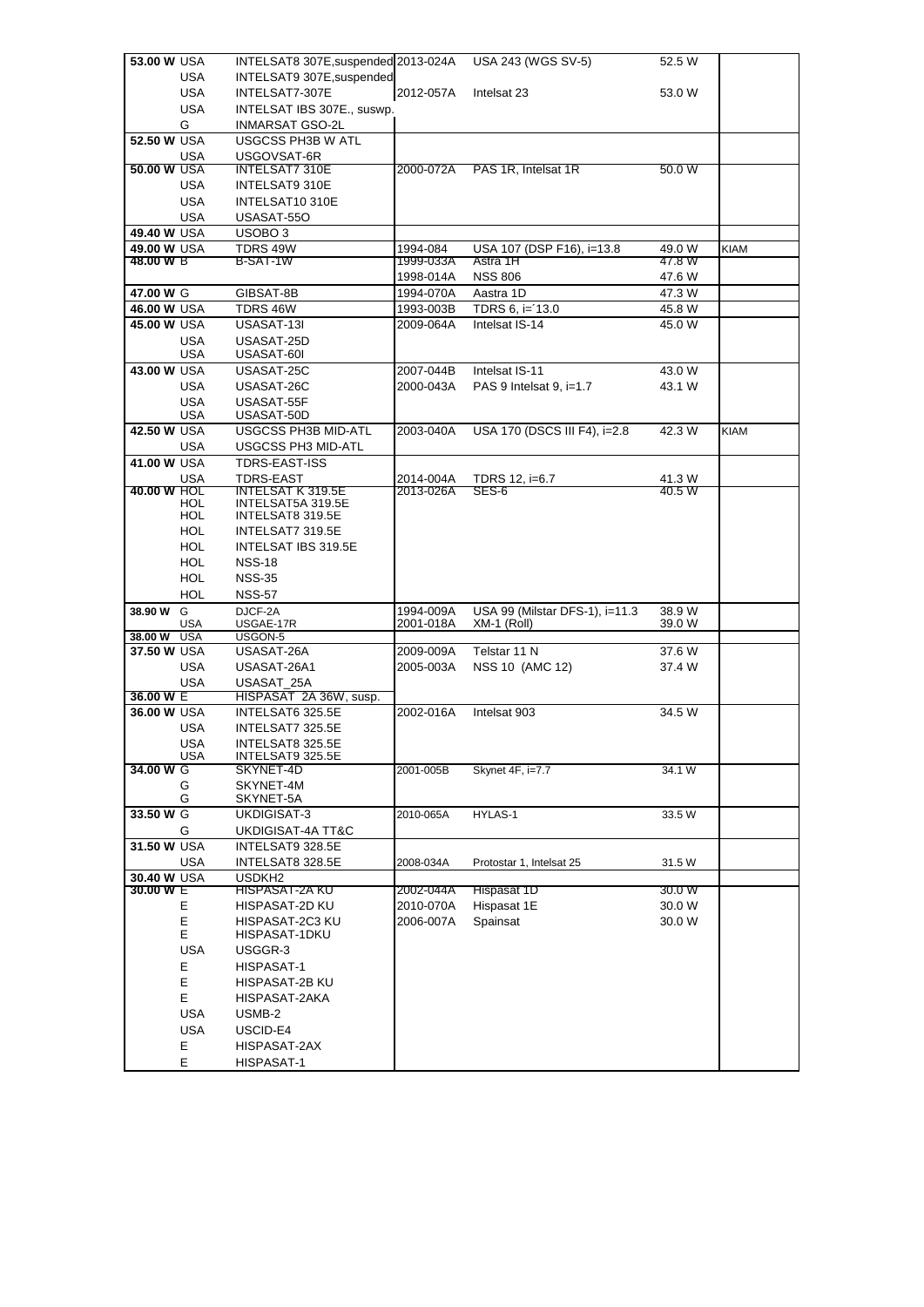| <b>29.50 W USA</b> |                   | INTELSAT8 330.5E, susp-                |                        |                               |                  |             |
|--------------------|-------------------|----------------------------------------|------------------------|-------------------------------|------------------|-------------|
|                    | <b>USA</b>        | INTELSAT9 330.5E, susp.                | 1993-066A              | Intelsat VII F-1, i=2.4       | 29.6 W           |             |
|                    | <b>USA</b>        | INTELSAT6 330.5E                       |                        |                               |                  |             |
| 27.50 W USA        |                   | INTELSAT7 332.5E                       | 2003-007A              | Intelsat 907                  | 27.5 W           |             |
|                    | USA               | INTELSAT6-332.5E                       | 2002-040A              | Eutelsat 12 West              | 28.2 W           |             |
|                    | <b>USA</b>        | INTELSAT8-332.5E                       |                        |                               |                  |             |
|                    | USA               | INTELSAT9-332.5E,                      |                        |                               |                  |             |
| <b>26.50 W RUS</b> |                   | TOR-1M                                 | 1998-029A              | USA 139 (Adv. Orion 2), i=9.2 | 26.4 W           | <b>KIAM</b> |
|                    | <b>RUS</b>        | GALS-1                                 |                        |                               |                  |             |
|                    | <b>RUS</b>        | STATSIONAQR-17                         |                        |                               |                  |             |
| 26.00 W G          | <b>RUS</b>        | VOLNA-13<br>DJCF-2B                    |                        |                               |                  |             |
| <b>25.00 W RUS</b> |                   | GALS-9                                 |                        |                               |                  |             |
|                    | <b>RUS</b>        | VOLNA-1A                               |                        |                               |                  |             |
|                    | <b>RUS</b>        | TOR-9M                                 |                        |                               |                  |             |
|                    | <b>RUS</b>        | STATSIONAR-8                           |                        |                               |                  |             |
| <b>24.50 W USA</b> |                   | INTELSAT7-335.5E                       |                        |                               |                  |             |
|                    | USA               | INTELSAT6-335.5E                       |                        |                               |                  |             |
|                    | <b>USA</b>        | INTELSAT8-335.5E                       |                        |                               |                  |             |
|                    | USA               | INTELSAT9-335.5E                       | 2002-027A              | Intelsat 905                  | 24.5 W           |             |
| <b>24.00 W RUS</b> |                   | PROGNOZ-1                              |                        |                               |                  |             |
|                    | USA               | USCSID-E3                              |                        |                               |                  |             |
| 23.00 W USA        |                   | <b>FLTSATCOM ATL</b>                   | 1996-042A              | USA 127 (UFO F7), i=7.8       | 22.9 W           | <b>KIAM</b> |
| 22.50 W USA        |                   | FLTSATCOM-C E ATL-1                    |                        |                               |                  |             |
|                    | USA               | KASATCOM-2                             |                        |                               |                  |             |
| 22.00 W HOL        |                   | <b>NSS-16</b>                          | 2012-007A              | SES <sub>4</sub>              | 22.0 W           |             |
|                    |                   |                                        | 1999-072A              | Galaxy 11                     | 22.2 W           |             |
| 21.50 W HOL        | HOL               | INTELSAT K 338.5E<br>INTELSAT5A 338.5E |                        |                               |                  |             |
|                    | HOL               | INTELSAT8 338.5E                       |                        |                               |                  |             |
|                    | HOL               | INTELSAT7 338.5E                       |                        |                               |                  |             |
| 20.20 W            | <b>BEL</b>        | SATCOM-4/20.2W                         |                        |                               |                  |             |
| 20.00 W USA        |                   | INTELSAT7 340E                         |                        |                               |                  |             |
|                    | USA               | <b>INTELSAT6 340E</b>                  |                        |                               |                  |             |
|                    | USA               | INTELSAT8 340E                         |                        |                               |                  |             |
|                    | <b>USA</b>        | INTELSAT9 340E                         |                        |                               |                  |             |
|                    | HOL               | <b>NSS-31</b>                          | 2002-019A              | NSS-7                         | 20.0 W           |             |
| 19.00 W            | <b>USA</b>        | USMB-3                                 |                        |                               |                  |             |
| 18.00 W            | <b>USA</b><br>USA | INTELSAT7 342E<br>INTELSAT8 342E       | 2001-024A<br>1998-082A | Intelsat 901<br>Intelsat 7    | 18.0 W<br>18.3 W |             |
|                    | USA               | INTELSAT9 342E                         | 1998-006B              | Inmarsat 3-55                 | 17.9 W           |             |
| 17.80 W            | G                 | SKYNET-5E                              | 2008-030A              | Skynet 5C                     | 17.9 W           |             |
| 16.00 W RUS        |                   | <b>WSRDN</b>                           |                        |                               |                  |             |
|                    | <b>RUS</b>        | ZSSRD-2                                | 2012-061A              | Luch 5B, $i=1.7$              | 16.2 W           |             |
|                    | <b>RUS</b>        | WSDRN-M                                | 1997-042A              | ABS-3                         | 15.8 W           |             |
| 15.50 W USA        |                   | FLTSATCOM-C E ATL-2                    | 1989-077A              | USA 46 (FLTSATCOM F8), i=12.7 | 15.6 W           | <b>KIAM</b> |
|                    | G                 | <b>INMARSAT-3 AOR EAST</b>             | 1996-053A              | Inmarsat 3-F2, i=0.8          | 15.5 W           |             |
|                    | G                 | INMARSAT-2 AOR EAST                    | 2015-002A              | Muos 3, i=4.7                 | 15.5 W           | <b>KIAM</b> |
| 15.00 W            | <b>USA</b>        | USASAT-14L                             | 2015-068A              | Telstar 12V                   | 15.0 W           |             |
|                    |                   |                                        | 1999-059A              | Orion 2, Telstar 12           | 15.0 W           |             |
| <b>14.50 W RUS</b> | <b>RUS</b>        | GOMS-1M<br><b>GOMS 14.5W</b>           |                        |                               |                  |             |
| <b>14.00 W RUS</b> |                   | VOLNA-2                                | 2015-048A              | Ekspress AM8                  | 14.0 W           |             |
|                    | <b>RUS</b>        | EXPRESS-2B                             |                        |                               |                  |             |
|                    | <b>RUS</b>        | EXPRESS-2                              |                        |                               |                  |             |
| 13.50 W RUS        |                   | POTOK-1                                |                        |                               |                  |             |
|                    | <b>RUS</b>        | FOTON-1                                |                        |                               |                  |             |
| 13.00 W USA        |                   | P92-4                                  |                        |                               |                  |             |
|                    | <b>USA</b>        | P-197-4                                |                        |                               |                  |             |
|                    | <b>USA</b>        | USCSID-E2                              |                        |                               |                  |             |
|                    | <b>USA</b>        | USTRO-4                                |                        |                               |                  |             |
| 12.50 W USA        |                   | USLL-ATL2                              |                        |                               |                  |             |
|                    | F/EUT             | EUTELSAT 3-12.5W                       | 2001-042A              | Eutelsat 8 West A             | 12.6 W           |             |
|                    | F                 | F-SAT-KU2-E-12.5W                      |                        |                               |                  |             |
| 12.00 W USA        |                   | <b>USGCSS PH3B ATL</b>                 | 2009-068A              | USA 211 (WGS SV-3)            | 12.0 W           |             |
|                    | USA               | USGOVSAT-8                             |                        |                               |                  |             |
|                    | <b>USA</b>        | TDRS 12WR                              | 2002-011A              | TDRS-9                        | 12.0 W           |             |
|                    | USA               | TDRS 12W                               |                        |                               |                  |             |